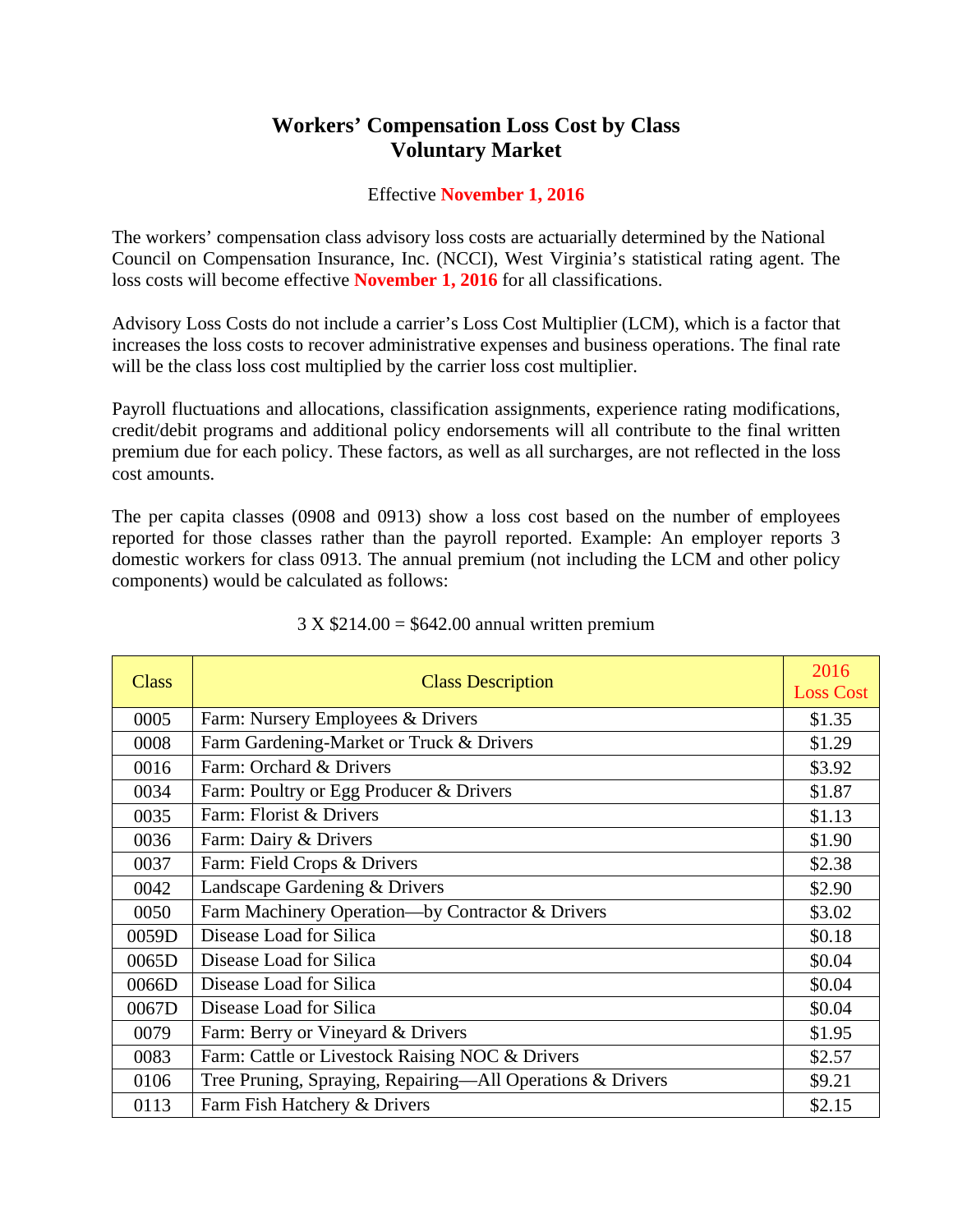| <b>Class</b> | <b>Class Description</b>                                                              | 2016<br><b>Loss Cost</b> |
|--------------|---------------------------------------------------------------------------------------|--------------------------|
|              |                                                                                       |                          |
| 0170         | Farm: Animal Raising And Drivers                                                      | \$1.45                   |
| 0251         | <b>Irrigation Works Operation And Drivers</b>                                         | \$2.12                   |
| 0401         | <b>Cotton Gin Operation And Local Managers, Drivers</b>                               | \$5.31                   |
| 0771N        | Non-ratable code for 4771                                                             | \$0.25                   |
| 0908P        | Domestic Workers-Residences-Part-time                                                 | \$69.00                  |
| 0913P        | Domestic Workers-Residences-Full time                                                 | \$214.00                 |
| 0917         | Residential Cleaning Services by Contractor-Inside                                    | \$2.19                   |
| 1005*        | Coal Mining - Surface & Drivers                                                       | \$5.68                   |
| $1016X*$     | Coal Mining - NOC                                                                     | \$18.00                  |
| 1164D        | Mining NOC - Not Coal - Underground - & Drivers                                       | \$3.02                   |
| 1165D        | Mining NOC - Not Coal - Surface - & Drivers                                           | \$1.76                   |
| 1320         | Oil or Gas Lease Operator - All Operations & Drivers                                  | \$1.64                   |
|              | Oil or Gas Well: Cleaning or Swabbing of Old Wells Having Previously                  |                          |
| 1322         | Produced Gas or Oil-by Contractor-No Drilling & Drivers                               | \$3.12                   |
| 1430         | Smelting, Sintering or Refining - Lead - & Drivers                                    | \$2.48                   |
| 1438         | Smelting, Sintering or Refining - Metals - Not Iron or Lead - NOC &<br><b>Drivers</b> | \$2.69                   |
| 1452         | Ore Milling & Drivers                                                                 | \$2.84                   |
| 1463         | Coal Billet or Briquette Mfg & Drivers                                                | \$6.66                   |
| 1472         | Distillation - Wood - & Drivers                                                       | \$1.29                   |
| 1624D        | Quarry NOC & Drivers                                                                  | \$3.08                   |
| 1642         | Lime Mfg                                                                              | \$1.44                   |
| 1654         | Quarry-Cement Rock-Surface-And Drivers                                                | \$4.14                   |
| 1655         | Lime Mfg - Quarry - Surface - & Drivers                                               | \$1.79                   |
| 1699         | Rock Wool Mfg.                                                                        | \$1.28                   |
| 1701         | <b>Cement Mfg</b>                                                                     | \$2.05                   |
| 1710D        | Stone Crushing & Drivers                                                              | \$4.53                   |
| 1741D        | Flint or Spar Grinding & Drivers                                                      | \$1.84                   |
| 1747         | Emery Works & Drivers                                                                 | \$1.07                   |
| 1748         | Abrasive Wheel Mfg. And Drivers                                                       | \$2.61                   |
| 1803D        | Stone Cutting or Polishing NOC & Drivers                                              | \$3.56                   |
| 1853         | Mica Goods Mfg. And Mica Preparing                                                    | \$0.87                   |
| 1860         | Abrasive Paper or Cloth Preparation                                                   | \$1.11                   |
| 1924         | Wire Drawing Or Cable Mfg.-Not Iron Or Steel                                          | \$0.82                   |
| 1925         | Die Casting Mfg.                                                                      | \$1.48                   |
|              |                                                                                       |                          |
| 2002         | Macaroni Mfg                                                                          | \$1.33                   |
| 2003         | Bakery & Drivers, Route Supervisors                                                   | \$2.04                   |
| 2014         | Grain or Feed Milling                                                                 | \$1.96                   |
| 2016         | Breakfast Food Mfg.                                                                   | \$1.43                   |
| 2021         | <b>Sugar Refining</b>                                                                 | \$1.41                   |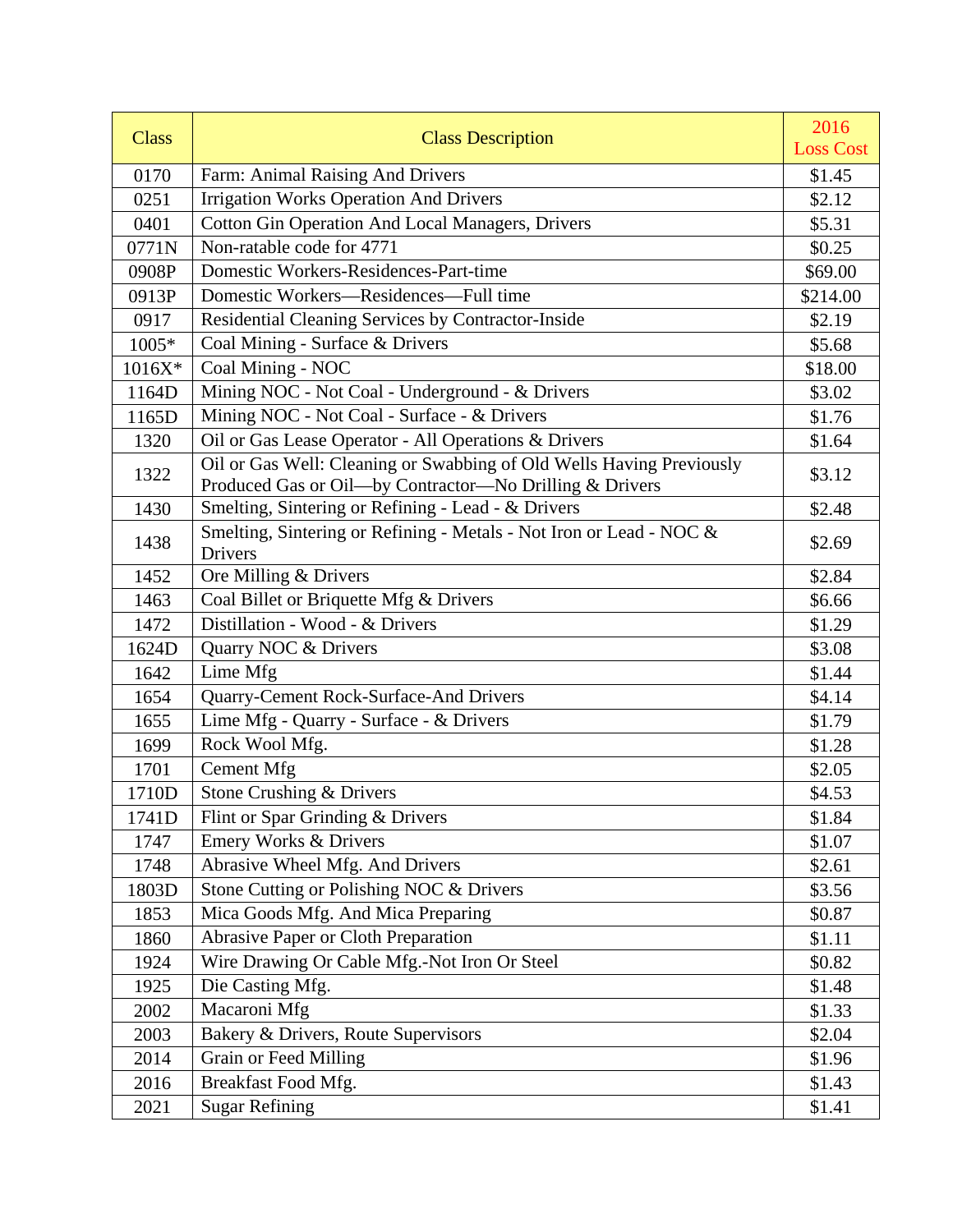| <b>Class</b> | <b>Class Description</b>                            | 2016             |
|--------------|-----------------------------------------------------|------------------|
|              |                                                     | <b>Loss Cost</b> |
| 2039         | Ice-Cream Mfg. & Drivers                            | \$1.34           |
| 2041         | Candy, Chocolate, and Confection Mfg.               | \$1.53           |
| 2065         | Milk Products Mfg NOC                               | \$1.22           |
| 2070         | Creamery or Dairy & Route Supervisors, Drivers      | \$2.35           |
| 2081         | <b>Butchering</b>                                   | \$1.85           |
| 2089         | Packing House - All Operations                      | \$2.03           |
| 2095         | Meat Products Mfg NOC                               | \$2.75           |
| 2105         | <b>Fruit Packing</b>                                | \$2.56           |
| 2110         | Pickle Mfg.                                         | \$1.28           |
| 2111         | Cannery NOC                                         | \$1.25           |
| 2112         | Fruit Evaporating or Preserving                     | \$2.14           |
| 2114         | <b>Oyster Processing</b>                            | \$1.30           |
| 2121         | Brewery And Drivers.                                | \$0.79           |
| 2130         | <b>Spirituous Liquor Distillery</b>                 | \$1.11           |
| 2131         | <b>Spirituous Liquor Bottling</b>                   | \$1.31           |
| 2143         | Fruit Juice Mfg. & Drivers                          | \$1.23           |
| 2157         | Bottling NOC & Route Supervisors, Drivers           | \$2.76           |
| 2172         | Cigarette Mfg                                       | \$0.72           |
| 2174         | Tobacco Rehandling Or Warehousing                   | \$1.59           |
| 2211         | Cotton Batting, Wadding or Waste Mfg.               | \$4.41           |
| 2220         | Yarn or Thread Mfg - Cotton                         | \$0.94           |
| 2286         | Wool Spinning And Weaving                           | \$0.77           |
| 2288         | Felting Mfg                                         | \$2.28           |
| 2302         | Silk Thread or Yarn Mfg                             | \$1.34           |
| 2305         | Textile Fiber Mfg - Synthetic                       | \$0.96           |
| 2361         | Hosiery Mfg.                                        | \$1.18           |
| 2362         | Knit Goods Mfg NOC                                  | \$0.70           |
| 2380         | Webbing Mfg.                                        | \$1.30           |
| 2388         | Embroidery Mfg.                                     | \$0.72           |
| 2402         | Carpet or Rug Mfg NOC                               | \$1.27           |
| 2413         | Textile - Bleaching, Dyeing, Mercerizing, Finishing | \$1.08           |
| 2416         | Yarn Dyeing Or Finishing                            | \$1.01           |
| 2417         | Cloth Printing.                                     | \$0.65           |
| 2501         | Cloth, Canvas and Related Products Mfg. NOC         | \$0.99           |
| 2503         | Dressmaking or Tailoring - Custom Exclusively       | \$0.58           |
| 2534         | Feather Or Flower Mfg.-Artificial                   | \$1.11           |
| 2570         | Mattress or Box Spring Mfg.                         | \$1.87           |
| 2585         | Laundry NOC & Route Supervisors, Drivers            | \$1.63           |
| 2586         | Cleaning Or Dyeing And Route Supervisors, Drivers   |                  |
|              |                                                     | \$1.18           |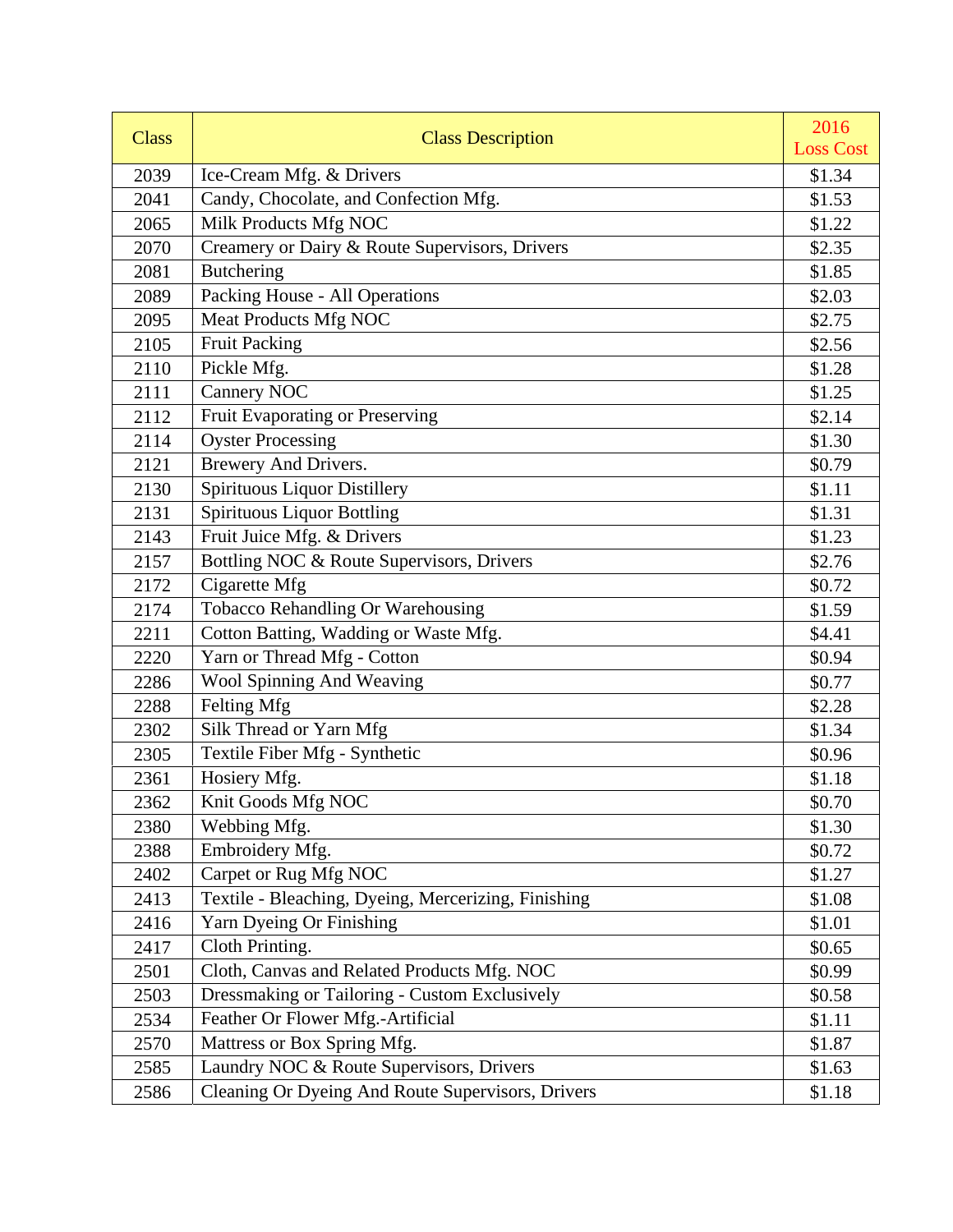| <b>Class</b> | <b>Class Description</b>                                                         | 2016<br><b>Loss Cost</b> |
|--------------|----------------------------------------------------------------------------------|--------------------------|
| 2587         | Towel or Toilet Supply Co. & Route Supervisors, Drivers                          | \$2.26                   |
| 2589         | Laundry and Dry Cleaning Store - Retail & Route Supervisors, Drivers             | \$1.03                   |
| 2600         | Fur Processing-Preparing Skins                                                   | \$1.61                   |
| 2623         | Tanning                                                                          | \$3.62                   |
| 2651         | Shoe Stock Mfg.                                                                  | \$0.72                   |
| 2660         | Boot or Shoe Mfg. NOC                                                            | \$1.20                   |
| 2670         | Glove Mfg.-Leather Or Textile                                                    | \$0.93                   |
| 2683         | Luggage Mfg                                                                      | \$0.83                   |
| 2688         | Leather Goods Mfg NOC                                                            | \$1.44                   |
| 2701         | Logging or Tree Removal-Log Hauling & Drivers                                    | \$6.73                   |
| 2702         | Logging or Tree Removal -Non Mechanized Operations                               | \$20.21                  |
| 2709         | Logging or Tree Removal: Mechanized Equipment Operators                          | \$8.63                   |
| 2710         | Sawmill                                                                          | \$4.75                   |
| 2714         | Veneer Mfg                                                                       | \$2.02                   |
| 2731         | Planing or Molding Mill                                                          | \$1.47                   |
| 2735         | Barrel Stock Mfg.--Wood                                                          | \$2.00                   |
| 2759         | Pallet, Box or Box Shook Mfg. Wooden                                             | \$3.02                   |
| 2790         | Pattern Making NOC                                                               | \$0.85                   |
|              | Manufactured, Modular, Or Prefabricated Home Manufacturing-Shop                  |                          |
| 2797         | Work-All Operations & Drivers                                                    | \$1.91                   |
|              | Manufactured, Modular, Or Prefabricated Home Setup, Hookup, Or                   |                          |
| 2799         | <b>Installation At Building Site</b>                                             | \$2.44                   |
| 2802         | Carpentry - Shop Only - & Drivers                                                | \$2.36                   |
| 2835         | <b>Brush or Broom Assembly</b>                                                   | \$1.43                   |
| 2836         | Brush Or Broom Mfg. NOC                                                          | \$1.20                   |
| 2841         | Woodenware Manufacturing NOC                                                     | \$1.85                   |
| 2881         | Furniture Assembly - Wood - From Manufactured Parts                              | \$1.48                   |
| 2883         | Furniture Mfg - Wood - NOC                                                       | \$1.48                   |
| 2915         | <b>Veneer Products Mfg</b>                                                       | \$1.51                   |
| 2916         | Veneer Products Mfg - No Veneer Mfg                                              | \$2.16                   |
| 2923         | Musical Instruments Mfg - Wood NOC                                               | \$1.12                   |
| 2960         | Wood Preserving & Drivers                                                        | \$3.00                   |
| 3004         | Iron or Steel: Manufacturing: Steelmaking - & Drivers                            | \$1.52                   |
| 3018         | Iron or Steel: Manufacturing: Rolling Mill & Drivers                             | \$1.79                   |
| 3022         | Pipe or Tube Mfg NOC & Drivers                                                   | \$2.20                   |
| 3027         | Rolling Mill NOC & Drivers                                                       | \$1.56                   |
| 3028         | Pipe or Tube Mfg - Iron or Steel - & Drivers                                     | \$1.59                   |
| 3030         | Iron or Steel: Fabrication: Ironworks or Steelworks-Shop-Structural &<br>Drivers | \$2.68                   |
| 3040         | Iron or Steel: Fabrication: Iron Works - Shop - Ornamental - & Drivers           | \$2.91                   |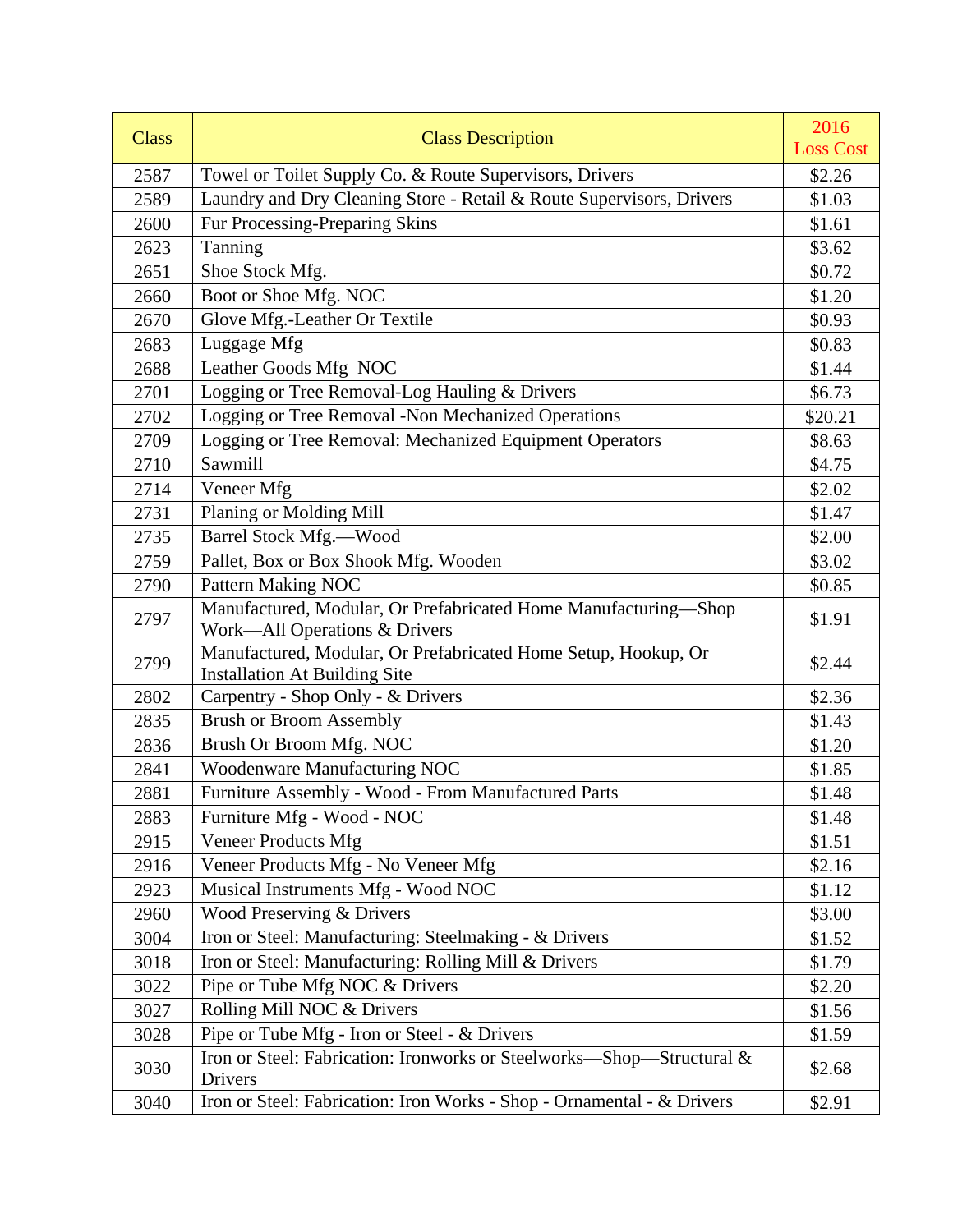| <b>Class</b> | <b>Class Description</b>                                                                                    | 2016<br><b>Loss Cost</b> |
|--------------|-------------------------------------------------------------------------------------------------------------|--------------------------|
| 3041         | Iron or Steel: Fabrication: Iron Works - Shop - Decorative or Artistic -<br>Foundries, Drivers              | \$3.21                   |
| 3042         | Elevator Or Escalator Mfg.                                                                                  | \$2.21                   |
| 3064         | <b>Sign Manufacturing Metal</b>                                                                             | \$1.93                   |
| 3076         | Sheet Metal Products Mfg - Shop                                                                             | \$1.60                   |
| 3081D        | Foundry - Ferrous - NOC                                                                                     | \$3.37                   |
| 3082D        | <b>Foundry Steel Castings</b>                                                                               | \$1.94                   |
| 3085D        | Foundry - Nonferrous                                                                                        | \$2.07                   |
| 3110         | Forging Work - Drop or Machine                                                                              | \$2.95                   |
| 3111         | Blacksmith                                                                                                  | \$1.28                   |
| 3113         | Tool Mfg - Not Drop or Machine Forged - NOC                                                                 | \$0.88                   |
| 3114         | Tool Mfg - Drop or Machine Forged - NOC: Machining or Finishing of<br><b>Tools or Die Making Operations</b> | \$1.27                   |
| 3118         | Saw Mfg.                                                                                                    | \$0.93                   |
| 3119         | Needle Mfg                                                                                                  | \$0.50                   |
| 3122         | Cutlery Mfg NOC                                                                                             | \$0.93                   |
| 3126         | Tool Mfg - Agricultural, Construction, Logging, Mining, Oil or Artesian<br>Well                             | \$0.86                   |
| 3131         | Button Or Fastener Mfg.-Metal                                                                               | \$1.48                   |
| 3132         | Nut or Bolt Mfg.                                                                                            | \$1.23                   |
| 3145         | Screw Mfg.                                                                                                  | \$1.15                   |
| 3146         | Hardware Mfg. NOC                                                                                           | \$1.07                   |
| 3169         | Stove Mfg.                                                                                                  | \$1.29                   |
| 3175D        | Radiator or Heater Mfg.                                                                                     | \$1.62                   |
| 3179         | <b>Electrical Apparatus Mfg NOC</b>                                                                         | \$1.04                   |
| 3180         | Electric Or Gas Lighting Fixtures Mfg                                                                       | \$1.34                   |
| 3188         | Plumbing Supplies Mfg, NOC                                                                                  | \$0.82                   |
| 3220         | Can Mfg                                                                                                     | \$0.73                   |
| 3223         | Lamp Or Portable Lantern Mfg                                                                                | \$1.95                   |
| 3224         | Enamel or Agate Ware Mfg.                                                                                   | \$1.46                   |
| 3227         | Aluminum Ware Mfg.                                                                                          | \$1.28                   |
| 3240         | Wire Rope or Cable Mfg.-Iron or Steel                                                                       | \$1.10                   |
| 3241         | Wire Drawing-Iron Or Steel.                                                                                 | \$1.56                   |
| 3255         | Wire Cloth Mfg                                                                                              | \$1.07                   |
| 3257         | Wire Goods Mfg. NOC                                                                                         | \$1.64                   |
| 3270         | Eyelet Mfg.                                                                                                 | \$1.17                   |
| 3300         | Bed Spring or Wire Mattress Mfg.                                                                            | \$2.08                   |
| 3303         | Spring Mfg.                                                                                                 | \$2.19                   |
| 3307         | Heat-Treating-Metal                                                                                         | \$1.53                   |
| 3315         | <b>Brass or Copper Goods Mfg</b>                                                                            | \$2.03                   |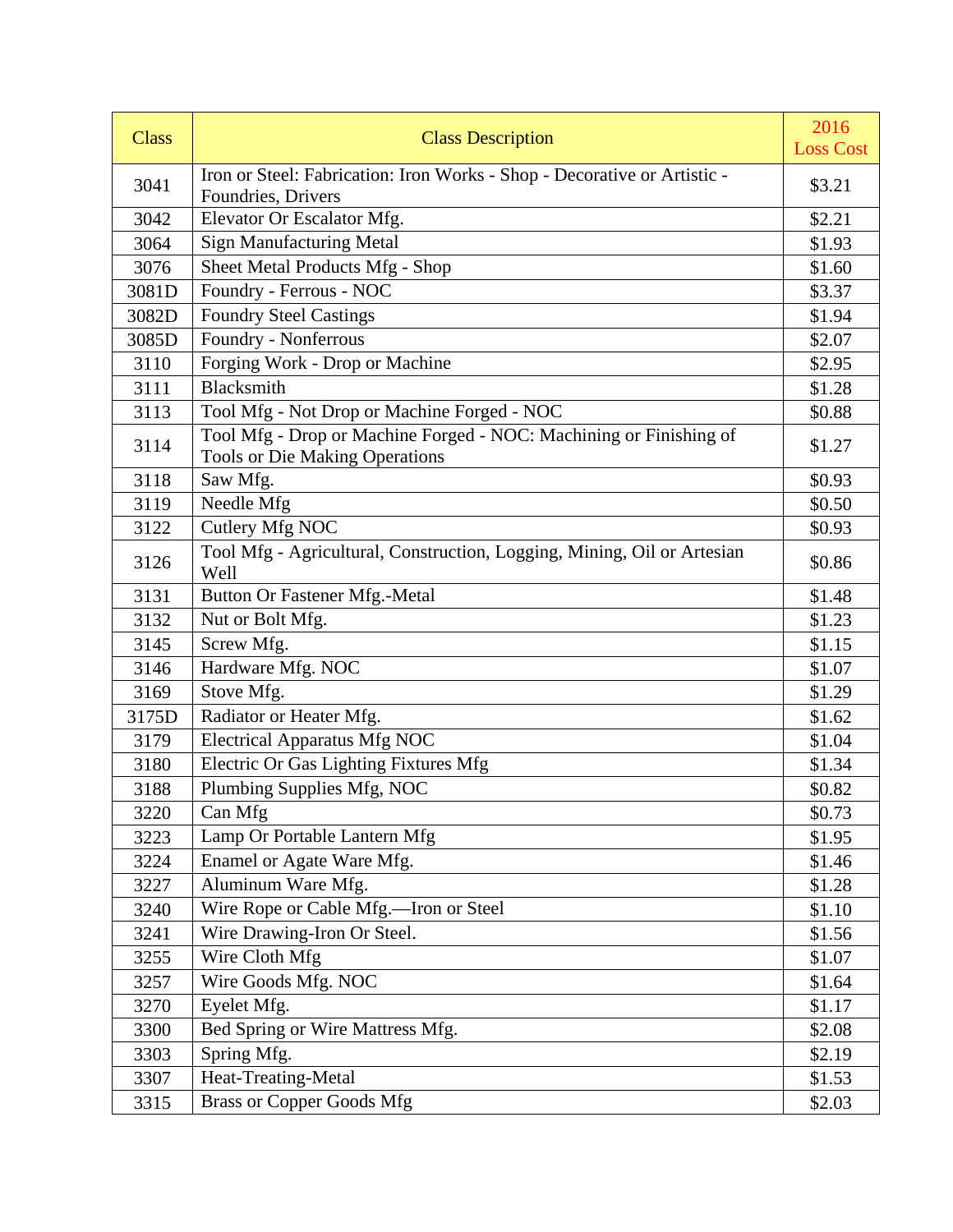| <b>Class</b> | <b>Class Description</b>                                         | 2016<br><b>Loss Cost</b> |
|--------------|------------------------------------------------------------------|--------------------------|
| 3334         | Tin Foil Mfg.                                                    | \$1.42                   |
| 3336         | Type Foundry                                                     | \$1.52                   |
| 3365         | Welding or Cutting NOC & Drivers                                 | \$2.88                   |
| 3372         | Electroplating                                                   | \$2.74                   |
| 3373         | Galvanizing or Tinning - Not Electrolytic                        | \$1.73                   |
| 3383         | Jewelry Mfg.                                                     | \$0.73                   |
| 3385         | Watch Mfg                                                        | \$0.45                   |
| 3400         | Metal Stamped Goods Mfg NOC                                      | \$1.59                   |
| 3507         | <b>Construction or Agricultural Machinery Mfg</b>                | \$2.04                   |
| 3515         | Textile Machinery Mfg.                                           | \$1.18                   |
| 3548         | Printing Or Bookbinding Machine Mfg                              | \$0.64                   |
| 3559         | Confection Machine Mfg.                                          | \$1.65                   |
| 3574         | Computing, Recording or Office Machine Mfg, NOC                  | \$0.81                   |
| 3581         | Fuel Injection Device Mfg                                        | \$0.47                   |
| 3612         | Pump Mfg.                                                        | \$1.40                   |
| 3620         | Boiler making                                                    | \$2.11                   |
| 3629         | Precision Machined Parts Mfg. NOC                                | \$0.71                   |
| 3632         | Machine Shop NOC                                                 | \$1.85                   |
| 3634         | Valve Mfg                                                        | \$1.06                   |
| 3635         | Gear Mfg or Grinding                                             | \$1.45                   |
| 3638         | <b>Ball Or Roller Bearing Mfg</b>                                | \$0.74                   |
| 3642         | Battery Mfg. - Dry                                               | \$0.72                   |
| 3643         | Electric Power or Transmission Equipment Mfg.                    | \$1.29                   |
| 3647         | <b>Battery Mfg - Storage</b>                                     | \$1.12                   |
| 3648         | Automotive Lighting, Ignition, or Starting Apparatus Mfg. NOC    | \$0.69                   |
| 3681         | Television, Radio, Telephone or Telecommunication Device Mfg NOC | \$0.36                   |
| 3685         | Instrument Mfg, NOC                                              | \$0.55                   |
| 3719         | Oil Still Erection Or Repair                                     | \$0.67                   |
| 3724         | Machinery or Equipment Erection or Repair NOC & Drivers          | \$2.81                   |
| 3726         | Boiler Installation or Repair - Steam                            | \$2.03                   |
| 3803         | Automobile Wheel Mfg.-Metal-Not Cast                             | \$1.07                   |
| 3807         | Automobile Radiator Mfg                                          | \$1.16                   |
| 3808         | Automobile Mfg or Assembly                                       | \$2.15                   |
| 3821         | Automobile Recycling & Drivers                                   | \$2.89                   |
| 3822         | Automobile, Bus, Truck or Trailer Body Mfg: Die Pressed Steel    | \$1.96                   |
| 3824         | Automobile, Bus, Truck or Trailer Body Mfg: NOC                  | \$2.59                   |
| 3826         | Aircraft Engine Mfg.                                             | \$0.40                   |
| 3827         | Automobile Engine Mfg.                                           | \$0.96                   |
| 3830         | Airplane Mfg.                                                    | \$0.78                   |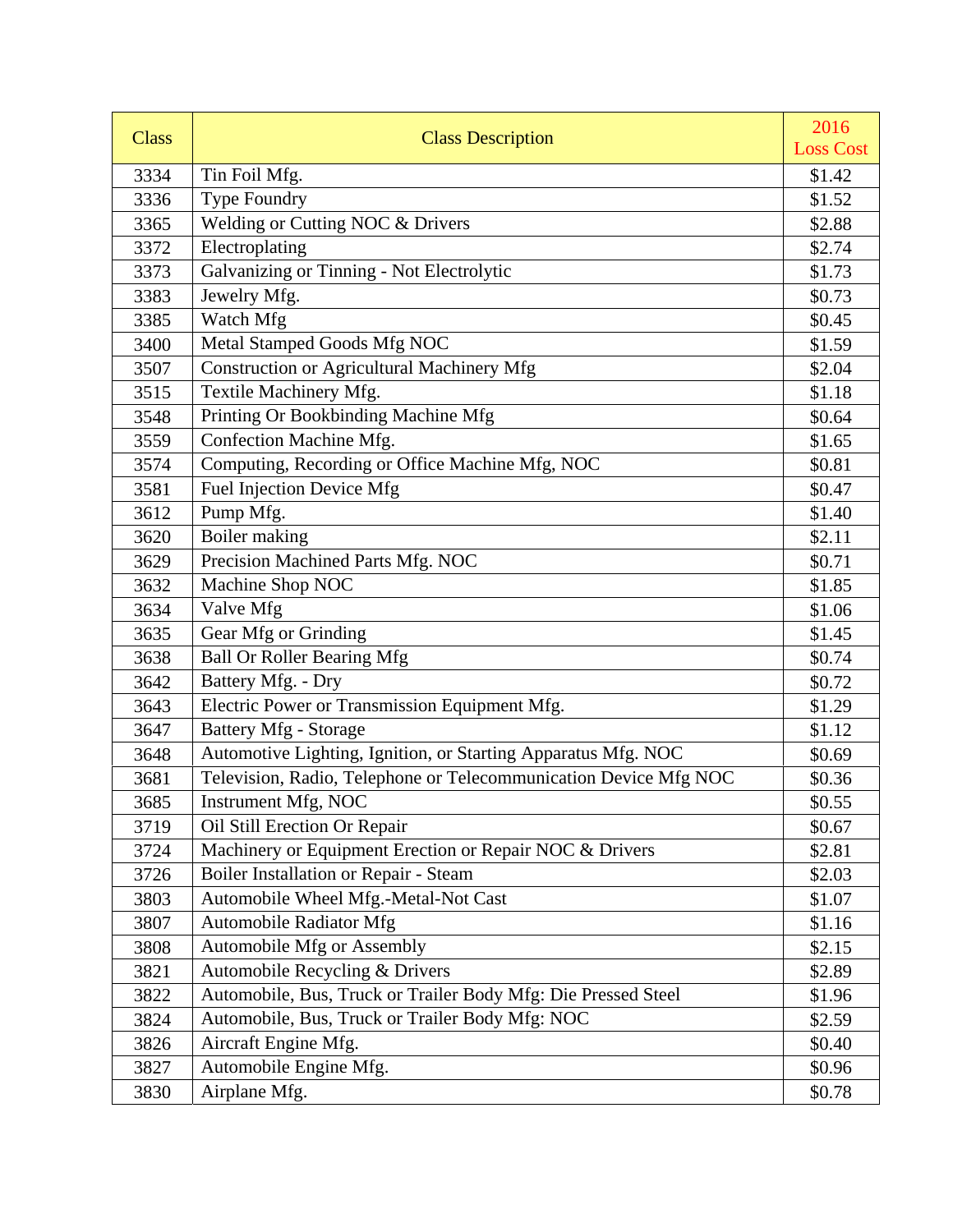| <b>Class</b> | <b>Class Description</b>                                         | 2016             |
|--------------|------------------------------------------------------------------|------------------|
|              |                                                                  | <b>Loss Cost</b> |
| 3851         | Motorcycle Mfg. Or Assembly                                      | \$1.78           |
| 3865         | Baby Carriage Mfg.                                               | \$0.77           |
| 3881         | Car Mfg. - Railroad - & Drivers                                  | \$3.05           |
| 4000         | Sand or Gravel Digging & Drivers                                 | \$2.20           |
| 4021         | Brick or Clay Products Mfg. NOC & Drivers                        | \$2.19           |
| 4024D        | Refractory Products Mfg & Drivers                                | \$1.19           |
| 4034         | Concrete Products Mfg & Drivers                                  | \$2.81           |
| 4036         | Plasterboard or Plaster Block Mfg. & Drivers                     | \$1.05           |
| 4038         | Plaster Statuary or Ornament Mfg.                                | \$1.58           |
| 4053         | Pottery Mfg.: China or Tableware                                 | \$0.96           |
| 4061         | Pottery Mfg. Earthenware-Glazed or Porcelain-Hand Molded or Cast | \$1.78           |
| 4062         | Pottery Mfg: Porcelain Ware-Mechanical Press Forming             | \$1.27           |
| 4101         | Glass Mfg - & Drivers                                            | \$1.53           |
| 4109         | Integrated Circuit Mfg.                                          | \$0.29           |
| 4110         | Electric Bulb Mfg.                                               | \$0.49           |
| 4111         | Glassware Mfg. - No Automatic Blowing Machines                   | \$2.36           |
| 4113         | Glass Mfg. - Cut                                                 | \$0.82           |
| 4114         | Glassware Mfg NOC                                                | \$1.93           |
| 4130         | <b>Glass Merchant</b>                                            | \$2.03           |
| 4131         | Mirror Mfg.                                                      | \$1.63           |
| 4133         | Cathedral or Art Glass Window Mfg.                               | \$1.41           |
| 4149         | <b>Optical Goods Mfg. NOC</b>                                    | \$0.35           |
| 4206         | Pulp Mfg - Ground Wood Process                                   | \$1.19           |
| 4207         | <b>Pulp Mfg - Chemical Process</b>                               | \$0.67           |
| 4239         | Paper Mfg                                                        | \$1.11           |
| 4240         | Box Mfg. - Set-Up Paper                                          | \$1.13           |
| 4243         | Box Mfg. - Folding Paper - NOC                                   | \$1.22           |
| 4244         | Corrugated or Fiberboard Container Mfg.                          | \$1.29           |
| 4250         | Paper Coating                                                    | \$1.04           |
| 4251         | Stationery Mfg.                                                  | \$1.65           |
| 4263         | Fiber Goods Mfg                                                  | \$1.16           |
| 4273         | Bag Mfg - Plastic or Paper                                       | \$1.18           |
| 4279         | Paper Goods Mfg NOC                                              | \$1.08           |
| 4282         | Dress Pattern Mfg.-Paper                                         | \$0.91           |
| 4283         | Building or Roofing Paper or Felt Preparation - No Installation  | \$1.10           |
| 4299         | Printing                                                         | \$1.03           |
| 4304         | Newspaper Publishing                                             | \$1.77           |
| 4307         | Bookbinding                                                      | \$0.84           |
| 4351         | Photoengraving                                                   | \$0.47           |
|              |                                                                  |                  |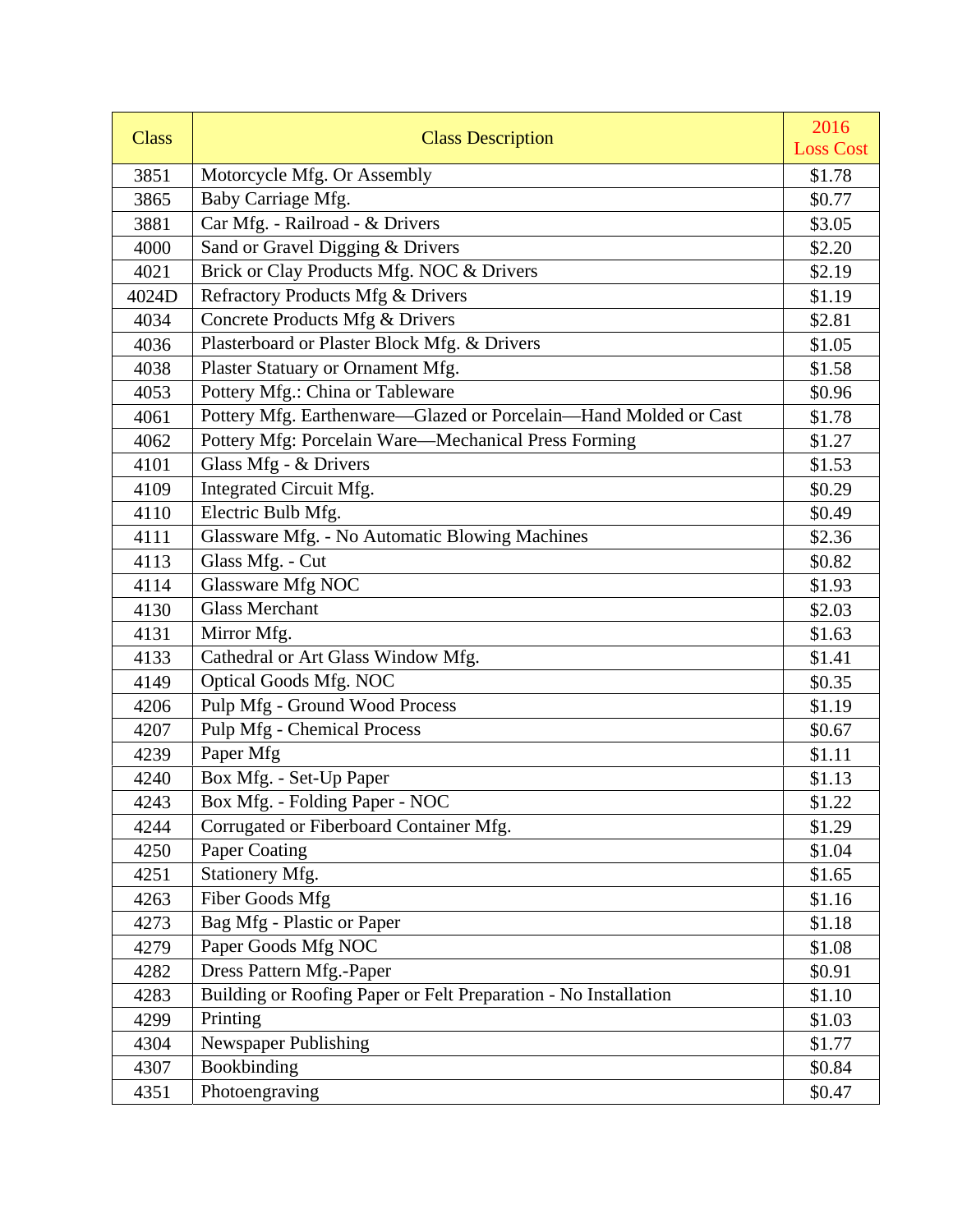| <b>Class</b> | <b>Class Description</b>                                                                          | 2016<br><b>Loss Cost</b> |
|--------------|---------------------------------------------------------------------------------------------------|--------------------------|
| 4352         | Engraving                                                                                         | \$0.79                   |
| 4360         | Motion Picture: Development Of Negatives, Printing And All Subsequent<br>Operations               | \$0.47                   |
| 4361         | Photographer - All Employees & Clerical, Salespersons, Drivers                                    | \$0.56                   |
| 4410         | Rubber Goods Mfg NOC                                                                              | \$1.97                   |
| 4420         | <b>Rubber Tire Mfg</b>                                                                            | \$1.90                   |
| 4431         | Magnetic And Optical Recording Media Mfg                                                          | \$0.80                   |
| 4432         | Pen Mfg                                                                                           | \$0.70                   |
| 4439         | Lacquer or Spirit Varnish Mfg.                                                                    | \$1.04                   |
| 4452         | Plastics Mfg - Fabricated Products NOC                                                            | \$1.28                   |
| 4459         | Plastics Mfg Sheets, Rods, or Tubes                                                               | \$1.01                   |
| 4470         | Cable Mfg.-Insulated Electrical                                                                   | \$1.54                   |
| 4484         | Plastics Manufacturing: Molded Products NOC                                                       | \$1.05                   |
| 4493         | Fabric Coating or Impregnating NOC                                                                | \$1.32                   |
| 4511         | <b>Analytical Chemist</b>                                                                         | \$0.38                   |
| 4557         | Ink Mfg.                                                                                          | \$0.76                   |
| 4558         | Paint Mfg                                                                                         | \$0.71                   |
| 4568         | Salt, Borax or Potash Producing or Refining & Drivers                                             | \$1.19                   |
| 4581         | Phosphate Works And Drivers                                                                       | \$0.46                   |
| 4583         | Fertilizer Mfg & Drivers                                                                          | \$3.71                   |
| 4611         | Drug, Medicine or Pharmaceutical Preparation, Compounding or Blending -<br>No Mfg. Of Ingredients | \$0.39                   |
| 4635         | Oxygen or Hydrogen Mfg & Drivers                                                                  | \$1.47                   |
| 4653         | Glue Mfg & Drivers                                                                                | \$0.81                   |
| 4665         | Rendering Works NOC & Drivers                                                                     | \$3.32                   |
| 4670         | Cottonseed Oil Mfg.-Mechanical And Drivers                                                        | \$3.63                   |
| 4683         | Oil Mfg. - Vegetable - NOC                                                                        | \$2.04                   |
| 4686         | Oil Mfg.-Vegetable-Solvent Extraction Process                                                     | \$1.13                   |
| 4692         | <b>Dental Laboratory</b>                                                                          | \$0.28                   |
| 4693         | Pharmaceutical or Surgical Goods Mfg. NOC                                                         | \$0.38                   |
| 4703         | Corn Products Mfg                                                                                 | \$1.18                   |
| 4717         | <b>Butter Substitute Mfg</b>                                                                      | \$1.17                   |
| 4720         | Soap or Synthetic Detergent Mfg.                                                                  | \$1.00                   |
| 4740         | Oil Refining - Petroleum - & Drivers                                                              | \$0.52                   |
| 4741         | Asphalt or Tar Distilling or Refining & Drivers                                                   | \$0.89                   |
| 4751         | Synthetic Rubber Mfg                                                                              | \$0.74                   |
| 4771N        | Explosives or Ammunition Mfg: NOC & Drivers                                                       | \$1.42                   |
| 4777         | Explosives Distributors & Drivers                                                                 |                          |
|              |                                                                                                   | \$3.32                   |
| 4825         | Drug, Medicine or Pharmaceutical Preparation Mfg. - Includes Mfg. Of<br>Ingredients               | \$0.40                   |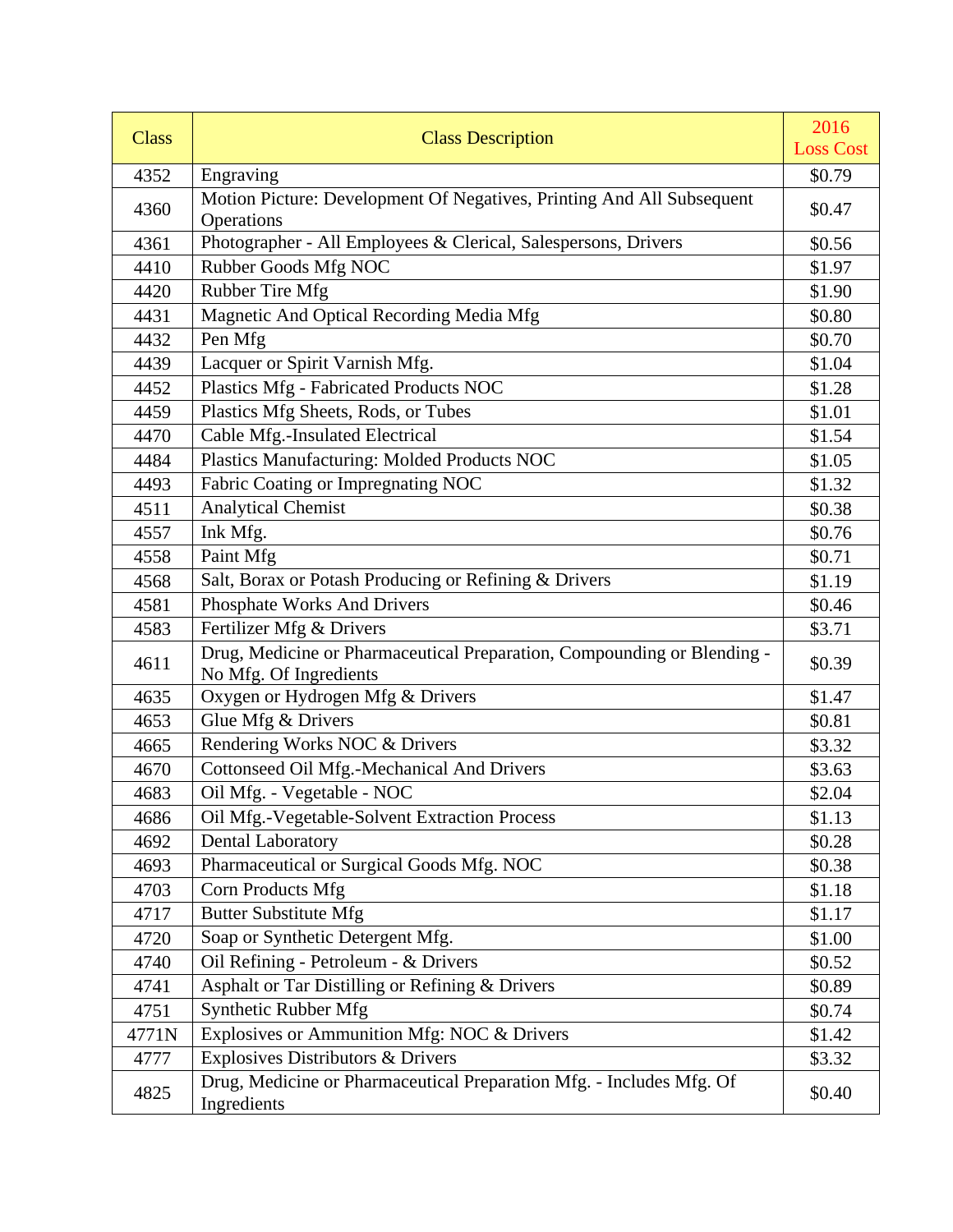| <b>Class</b> | <b>Class Description</b>                                                                       | 2016<br><b>Loss Cost</b> |
|--------------|------------------------------------------------------------------------------------------------|--------------------------|
| 4828         | Chemical Blending or Mixing NOC - All Operations and Drivers                                   | \$0.71                   |
| 4829         | Chemical Manufacturing NOC - All Operations & Drivers-INCLUDES<br><b>BLENDING OR MIXING</b>    | \$0.55                   |
| 4902         | Sporting Goods Mfg. NOC                                                                        | \$1.33                   |
| 4923         | Photographic Supplies Mfg.                                                                     | \$0.47                   |
| 5020         | Ceiling Installation - Suspended Acoustical Grid Type                                          | \$2.70                   |
| 5022         | <b>Masonry NOC</b>                                                                             | \$3.48                   |
| 5037         | Painting: Metal Structures - Over Two Stories in Height - & Drivers                            | \$7.02                   |
| 5040         | Iron or Steel: Erection - Frame Structures                                                     | \$3.70                   |
| 5057         | Iron or Steel: Erection NOC                                                                    | \$1.91                   |
| 5059         | Iron or Steel: Erection - Frame Structures Not Over Two Stories in Height                      | \$7.64                   |
| 5069         | Iron or Steel: Erection - Construction of Dwellings not over two Stories in<br>Height          | \$9.26                   |
| 5102         | Door, Door Frame or Sash Erection - Metal or Metal Covered                                     | \$2.50                   |
| 5146         | Furniture or Fixtures Installation - Portable - NOC                                            | \$2.70                   |
| 5160         | <b>Elevator Erection or Repair</b>                                                             | \$1.11                   |
| 5183         | Plumbing NOC & Drivers                                                                         | \$1.20                   |
| 5188         | Automatic Sprinkler Installation & Drivers                                                     | \$1.29                   |
| 5190         | Electrical Wiring - Within Buildings & Drivers                                                 | \$1.21                   |
| 5191         | Office Machine Installation, Inspection, Adjustment or Repair                                  | \$0.39                   |
| 5192         | Vending or Coin Operated Machines - Installation, Service or Repair &<br>Salespersons, Drivers | \$1.51                   |
| 5213         | <b>Concrete Construction NOC</b>                                                               | \$3.15                   |
| 5215         | Concrete Work - Incidental to the Construction of Private Residence                            | \$2.62                   |
| 5221         | Concrete or Cement Work - Floors, Driveways, Yards or Sidewalks &<br>Drivers                   | \$1.81                   |
| 5222         | Concrete Construction in Connection with Bridges or Culverts                                   | \$3.44                   |
| 5223         | Swimming Pool Construction - Not Iron or Steel - & Drivers                                     | \$2.40                   |
| 5348         | Ceramic Tile, Indoor Stone, Marble, or Mosaic Work                                             | \$2.08                   |
| 5402         | Hothouse Erection-All Operations                                                               | \$2.25                   |
| 5403         | Carpentry NOC.                                                                                 | \$3.97                   |
| 5437         | Carpentry - Installation of Cabinet Work or Interior Trim                                      | \$2.33                   |
| 5443         | Lathing & Drivers                                                                              | \$2.02                   |
| 5445         | Wallboard Installation within Buildings & Drivers                                              | \$2.89                   |
| 5462         | Glazier - Away From Shop & Drivers                                                             | \$2.99                   |
| 5472         | Asbestos Contractor - Pipe and Boiler Work Exclusively & Drivers                               | \$2.74                   |
| 5473         | Asbestos Contractor - NOC & Drivers                                                            | \$3.31                   |
| 5474         | Painting or Paperhanging NOC & Shop Operations, Drivers                                        | \$2.62                   |
| 5478         | Floor Covering Installation—Resilient Flooring—Carpet and Laminate<br>Flooring                 | \$2.03                   |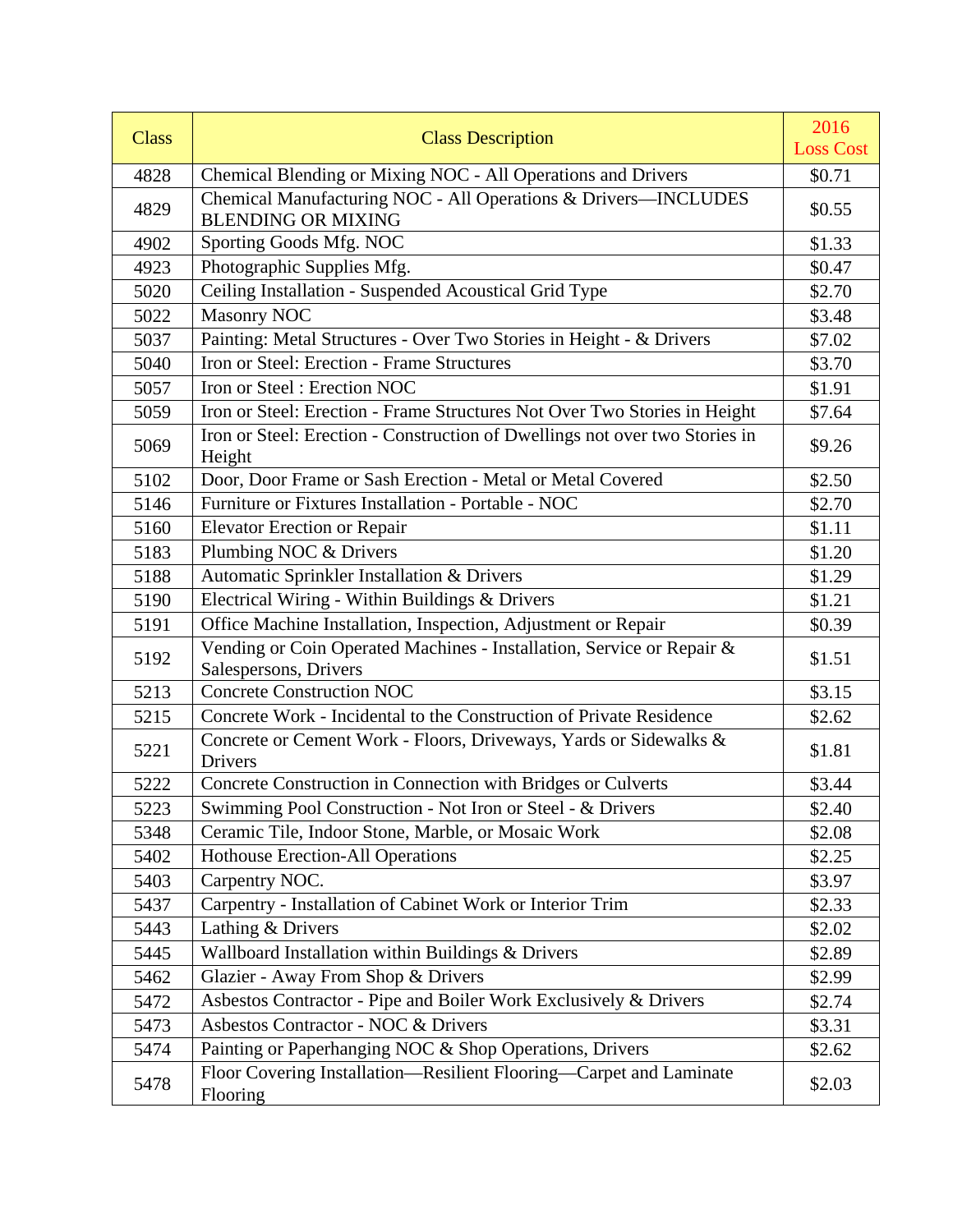| <b>Class</b> | <b>Class Description</b>                                                                                        | 2016             |
|--------------|-----------------------------------------------------------------------------------------------------------------|------------------|
|              |                                                                                                                 | <b>Loss Cost</b> |
| 5479         | <b>Insulation Work NOC &amp; Drivers</b>                                                                        | \$2.47           |
| 5480         | Plastering NOC & Drivers                                                                                        | \$2.53           |
| 5491         | Paperhanging & Drivers                                                                                          | \$0.82           |
| 5506         | Street or Road Construction: Paving or Repaving & Drivers                                                       | \$5.50           |
| 5507         | Street or Road Construction: Subsurface Work & Drivers                                                          | \$1.85           |
| 5508D        | Telephone or Cable TV Line Installation - Contractors, Overhead & Drivers                                       | \$4.08           |
| 5535         | Awning Erection-Metal-Erection of Metal Awnings Exclusively & Drivers                                           | \$2.92           |
| 5537         | Heating, Ventilation, Air-Conditioning and Refrigeration Systems-<br>Installation, Service and Repair & Drivers | \$2.12           |
| 5551         | Roofing - All Kinds & Drivers                                                                                   | \$7.93           |
| 5606         | Contractor-Project Manager, Construction Executive, Construction<br>Manager or Construction Superintendent      | \$0.65           |
| 5610         | <b>Cleaners-Debris Removal</b>                                                                                  | \$2.54           |
| 5645         | Carpentry - Detached One or Two Family Dwellings                                                                | \$6.14           |
| 5703         | <b>Building Raising or Moving</b>                                                                               | \$5.89           |
| 5705         | Salvage Operation-No Wrecking Or Any Structural Operations                                                      | \$6.70           |
| 5951         | Serum, Anti-Toxin Or Virus Mfg. And Drivers                                                                     | \$0.22           |
| 6003         | Pile Driving                                                                                                    | \$3.74           |
| 6005         | Jetty or Breakwater Construction - All Operations to Completion & Drivers                                       | \$2.01           |
| 6017         | Dam or Lock Construction: Concrete Work - All Operations                                                        | \$2.71           |
| 6018         | Dam or Lock Construction: Earth Moving or Placing - All Operations &<br><b>Drivers</b>                          | \$1.11           |
| 6045         | Levee Construction-All Operations To Completion And Drivers                                                     | \$2.38           |
| 6204         | Drilling NOC & Drivers                                                                                          | \$3.86           |
| 6206         | Oil Or Gas Well: Cementing And Drivers                                                                          | \$1.82           |
| 6213         | Oil or Gas Well: Specialty Tool Operation NOC - By Contractor - All<br>Employees & Drivers                      | \$1.25           |
| 6214         | Oil Or Gas Well: Perforating Of Casing-All Employees And Drivers                                                | \$1.32           |
| 6216         | Oil or Gas Lease Work NOC-by Contractor & Drivers                                                               | \$2.82           |
| 6217         | <b>Excavation &amp; Drivers</b>                                                                                 | \$1.99           |
| 6229         | Irrigation or Drainage System Construction & Drivers                                                            | \$2.61           |
| 6233         | Oil or Gas Pipeline construction & Drivers                                                                      | \$1.81           |
| 6235         | Oil or Gas Well: Drilling or Redrilling & Drivers                                                               | \$4.73           |
| 6236         | Oil or Gas Well: Installation or Recovery of Casing & Drivers                                                   | \$3.76           |
| 6237         | Oil or Gas Well: Instrument Logging or Survey Work & Drivers                                                    | \$1.05           |
| 6251D        | Tunneling - Not Pneumatic - All Operations                                                                      | \$3.17           |
| 6252D        | <b>Shaft Sinking - All Operations</b>                                                                           | \$3.42           |
| 6306         | Sewer Construction - All Operations & Drivers                                                                   | \$2.15           |
| 6319         | Gas Main or Connection Construction & Drivers                                                                   | \$1.31           |
| 6325         | Conduit Construction - For Cables or Wires - & Drivers                                                          | \$2.69           |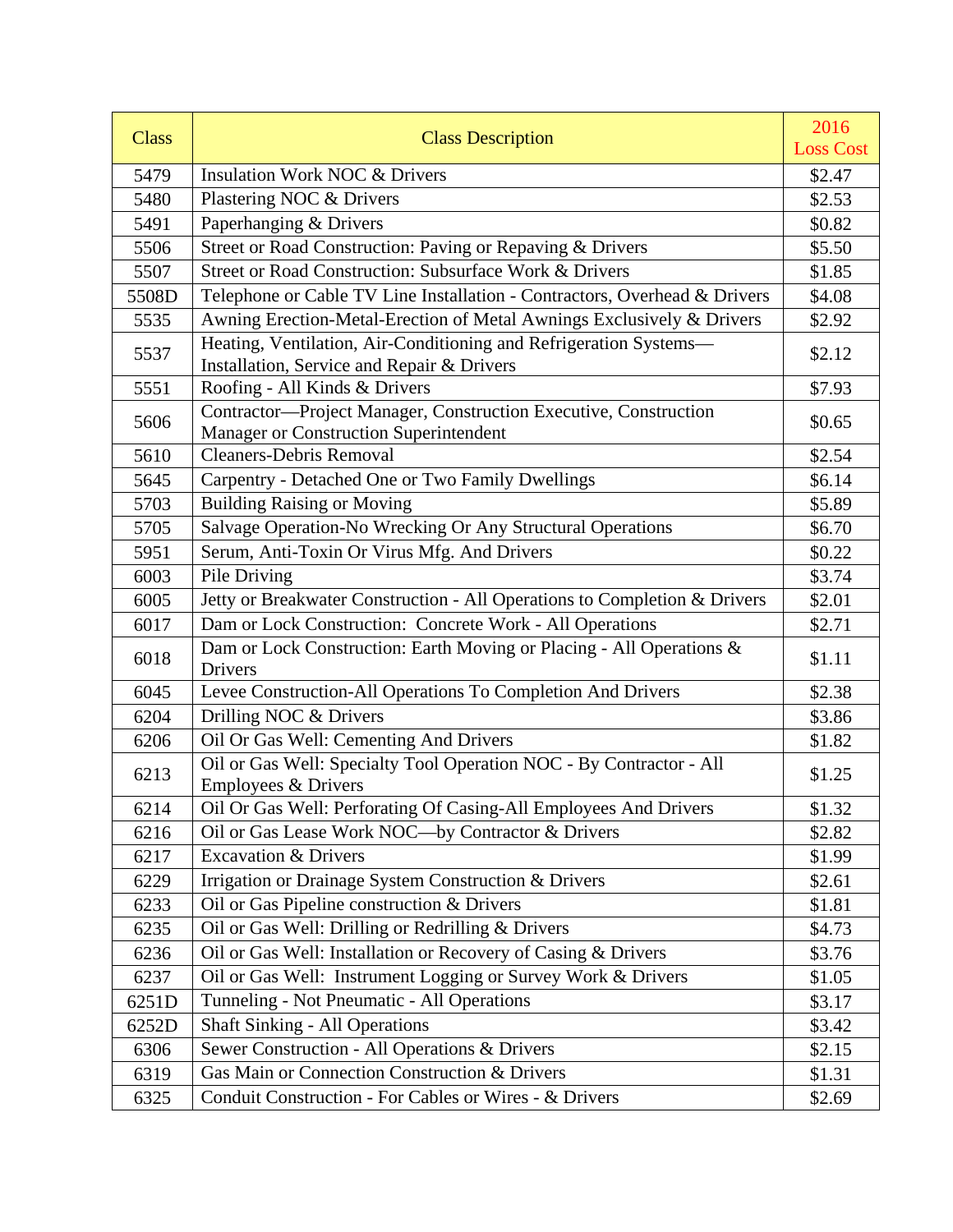| <b>Class</b> | <b>Class Description</b>                                                                                  | 2016             |
|--------------|-----------------------------------------------------------------------------------------------------------|------------------|
|              |                                                                                                           | <b>Loss Cost</b> |
| 6400         | Fence Erection - Metal                                                                                    | \$3.00           |
| 6503         | Potato Chip, Popcorn & Snack Chip Mfg. NOC                                                                | \$0.92           |
| 6504         | Food Sundries Mfg NOC                                                                                     | \$1.75           |
| 6702M*       | Railroad Construction-All Operations Including Clerical, Salespersons And<br>Drivers-Program I            | \$2.33           |
| 6703M*       | Railroad Construction-All Operations Including Clerical, Salespersons And<br>Drivers-Program II           | \$4.12           |
| 6704M*       | Railroad Construction-All Operations Including Clerical, Salespersons And<br>Drivers-Program II State Act | \$2.59           |
| 6801F        | Boatbuilding-Wood-NOC And Drivers.                                                                        | \$2.88           |
| 6811         | Boatbuilding-Wood-NOC And Drivers                                                                         | \$2.88           |
| 6824F        | <b>Boatbuilding Or Repair And Drivers</b>                                                                 | \$7.73           |
| 6826F        | <b>Marina And Drivers</b>                                                                                 | \$5.43           |
| 6834         | Boatbuilding or Repair & Drivers - Coverage Under State Act Only                                          | \$1.79           |
| 6836         | Marina & Drivers - Coverage Under State Act Only                                                          | \$1.60           |
| 6843F        | Shipbuilding-Iron Or Steel-NOC And Drivers                                                                | \$7.27           |
| 6845F        | Shipbuilding-Naval And Drivers                                                                            | \$6.03           |
| 6854         | Shipbuilding-Iron Or Steel-NOC And Drivers                                                                | \$1.97           |
| 6872F        | Ship Repair Conversion-All Operations And Drivers                                                         | \$7.68           |
| 6874F        | Painting: Ship Hulls                                                                                      | \$13.25          |
| 6882         | Ship Repair Conversion-All Operations & Drivers. Coverage Under State<br>Act Only                         | \$1.86           |
| 6884         | Painting Ship Hulls: Coverage Under State Act Only                                                        | \$3.53           |
| 7016M        | Vessels NOC - Coverage Under Admiralty Law: Program I                                                     | \$1.33           |
| 7024M        | Vessels NOC - Coverage Under Admiralty Law: Program II - State Act<br><b>Benefits</b>                     | \$1.48           |
| 7038M        | Boat Livery - Boat Under 15 Tons - Program I                                                              | \$2.89           |
| 7046M        | Vessels-Not Self-Propelled-Program I                                                                      | \$4.21           |
| 7047M        | Vessels-NOC                                                                                               | \$2.35           |
| 7050M        | Boat Livery-Boats Under 15 Tons                                                                           | \$5.10           |
| 7090M        | Boat Livery - Boat Under 15 Tons - Program II State Act Benefits                                          | \$3.21           |
| 7098M        | Vessels-Not Self-Propelled-Program II                                                                     | \$4.68           |
| 7099M        | Vessels-Not Self-Propelled-Program II                                                                     | \$7.44           |
| 7133         | Railroad Operation, NOC All Employees & Drivers                                                           | \$1.84           |
| 7151M        | Railroad Operation-All Employees Including Drivers-Program I                                              | \$2.24           |
| 7152M        | Railroad Operation-All Employees Including Drivers-Program II                                             | \$3.95           |
| 7153M        | Railroad Operation-All Employees Including Drivers-Program II                                             | \$2.48           |
| 7222         | Trucking: Oil Field Equipment-All Employees And Drivers                                                   | \$3.39           |
| 7228         | Trucking Local Hauling Only-All Employees & Drivers                                                       | \$2.98           |
| 7229         | Trucking Long Distance Hauling-All Employees & Drivers                                                    | \$3.96           |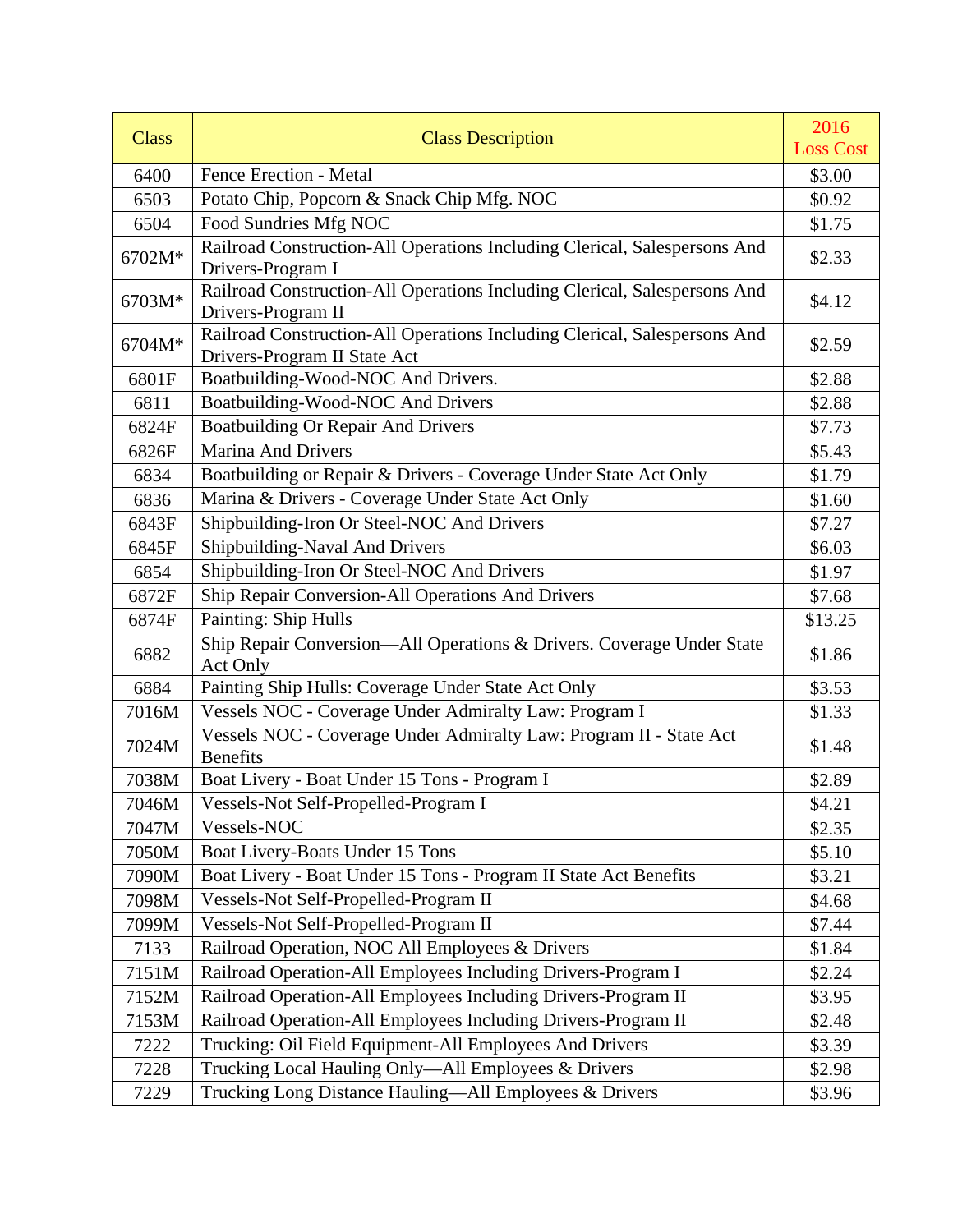| <b>Class</b> | <b>Class Description</b>                                                                                            | 2016<br><b>Loss Cost</b> |
|--------------|---------------------------------------------------------------------------------------------------------------------|--------------------------|
| 7230         | Trucking Parcel or Package Delivery-All Employees & Drivers                                                         | \$3.57                   |
| 7231         | Mail, Parcel, or Package Delivery and Courier or Messenger Service<br>Companies-All Employees & Drivers             | \$3.77                   |
| 7232         | Trucking: Mail, Parcel or Package Delivery - Under Contract with the US<br>Postal Service - All Employees & Drivers | \$3.73                   |
| 7309F        | Stevedoring: NOC                                                                                                    | \$8.41                   |
| 7313F        | Coal Dock Operation And Stevedoring                                                                                 | \$3.62                   |
| 7317F        | Stevedoring: By Hand Or Hand Trucks Exclusively                                                                     | \$7.57                   |
| 7327F        | Stevedoring: Containerized Freight And Drivers                                                                      | \$13.13                  |
| 7333M        | Dredging - All Types - Coverage Under Admiralty Law: Program I                                                      | \$1.62                   |
| 7335M        | Dredging - All Types - Coverage Under Admiralty Law: Program II - State<br><b>Act Benefits</b>                      | \$1.80                   |
| 7337M        | Dredging-All Types                                                                                                  | \$2.86                   |
| 7350F        | Freight Handling NOC                                                                                                | \$12.03                  |
| 7360         | Freight Handling NOC - Coverage Under State Act Only                                                                | \$2.59                   |
| 7370         | Taxicab Co.: All Other Employees & Drivers                                                                          | \$2.89                   |
| 7380         | Drivers, Chauffeurs, Messengers, and Their Helpers NOC - Commercial                                                 | \$1.85                   |
| 7382         | Bus Co.: All Other Employees & Drivers                                                                              | \$2.07                   |
| 7390         | Beer or Ale Dealer - Wholesale & Drivers                                                                            | \$2.98                   |
| 7394M        | Diving - Marine - Coverage Under Admiralty Law: Program I                                                           | \$2.17                   |
| 7395M        | Diving - Marine - Coverage Under Admiralty Law: Program II - State Act<br><b>Benefits</b>                           | \$2.41                   |
| 7398M        | Diving-Marine-Program II                                                                                            | \$3.83                   |
| 7402         | Aviation—Air Traffic Controllers Under Contract with the FAA                                                        | \$0.10                   |
| 7403         | Aviation-All Other Employees & Drivers                                                                              | \$2.07                   |
| 7405N        | Aviation-Air Carrier-Scheduled, Commuter, or Supplemental-Flying<br>Crew                                            | \$0.58                   |
| 7420         | Aviation-Stunt Flying, Racing, or Parachute Jumping-Flying Crew                                                     | \$5.11                   |
| 7421         | Aviation-Transportation of Personnel in Conduct of Employer's<br>Business—Flying Crew                               | \$0.76                   |
| 7422         | Aviation-NOC-Other Than Helicopters-Flying Crew                                                                     | \$1.22                   |
| 7425         | Aviation-Helicopters-Flying Crew                                                                                    | \$1.37                   |
| 7431N        | Aviation—Air Charter or Air Taxi—Flying Crew                                                                        | \$0.52                   |
| 7445N        | Non-ratable code for 7405                                                                                           | \$0.31                   |
| 7453N        | Non-ratable code for 7431                                                                                           | \$0.28                   |
| 7502         | Gas Co - Natural Gas - Local Distribution & Drivers                                                                 | \$1.25                   |
| 7515         | Oil or Gas Pipeline Operation & Drivers                                                                             | \$0.76                   |
| 7520         | Waterworks Operation & Drivers                                                                                      | \$2.06                   |
| 7538         | Electric Light or Power Line Construction & Drivers                                                                 | \$3.87                   |
| 7539         | Electric Light or Power Co. NOC - All Employees & Drivers                                                           | \$0.76                   |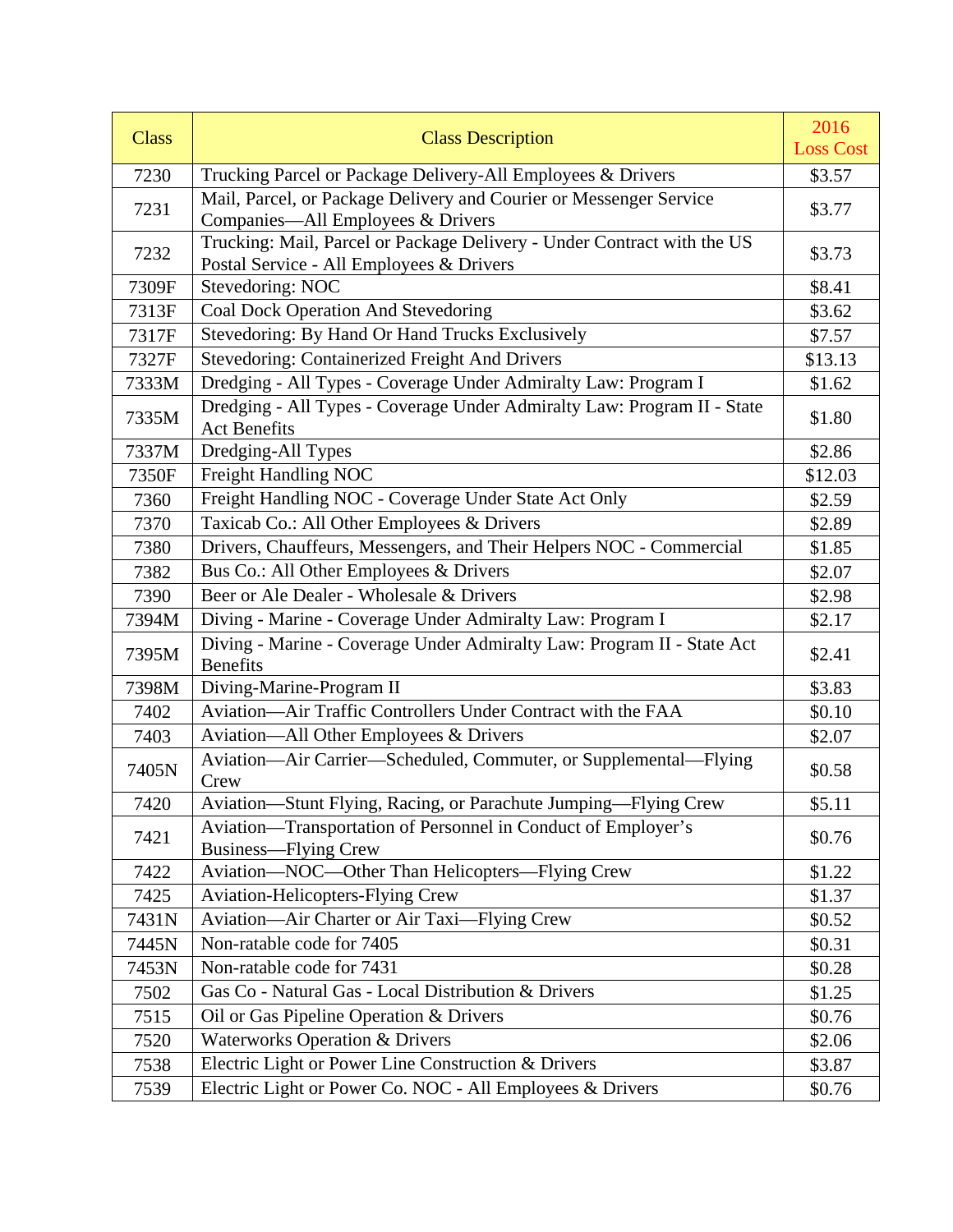| <b>Class</b> | <b>Class Description</b>                                                                                                           | 2016<br><b>Loss Cost</b> |
|--------------|------------------------------------------------------------------------------------------------------------------------------------|--------------------------|
| 7540         | Electric Light or Power Cooperative - REA Projects Only - All Employees<br>& Drivers                                               | \$1.81                   |
| 7580         | Sewage Disposal Plant Operation & Drivers                                                                                          | \$2.00                   |
| 7590         | Garbage Works                                                                                                                      | \$1.44                   |
| 7600         | Telephone or Telegraph Co.: All Other Employees & Drivers                                                                          | \$2.07                   |
| 7605         | Burglar Alarm Installation or Repair & Drivers                                                                                     | \$0.98                   |
| 7610         | Radio or Television Broadcasting Station - all employees & Clerical,<br>Drivers                                                    | \$0.23                   |
| 7705         | Ambulance Service and EMS Providers & Drivers                                                                                      | \$4.04                   |
| 7710         | Firefighters & Drivers                                                                                                             | \$1.56                   |
| 7711X*       | Firefighters & Drivers-Volunteer                                                                                                   | \$6.10                   |
| 7720         | Police Officers & Drivers                                                                                                          | \$1.80                   |
| 7855         | Railroad Construction: Laying or Relaying of Tracks or Maintenance of<br>Way by Contractor-No Work on Elevated Railroads & Drivers | \$1.92                   |
| 8001         | Store Florist & Drivers                                                                                                            | \$0.93                   |
| 8002         | Automobile Rental Co.: All Other Employees & Counter Personnel, Drivers                                                            | \$0.90                   |
| 8006         | Gasoline Station: Self Service and Convenience / Grocery - Retail                                                                  | \$0.89                   |
| 8008         | Store: Clothing, Wearing Apparel or Dry Goods - Retail                                                                             | \$0.62                   |
| 8010         | <b>Store: Hardware</b>                                                                                                             | \$1.06                   |
| 8013         | Store: Jewelry                                                                                                                     | \$0.18                   |
| 8015         | Quick Printing-Copying Or Duplicating Service-All Employees &<br>Clerical, Salespersons, Drivers                                   | \$0.35                   |
| 8017         | Store: Retail NOC                                                                                                                  | \$0.56                   |
| 8018         | <b>Store: Wholesale NOC</b>                                                                                                        | \$1.25                   |
| 8021         | Store Meat, Fish or Poultry Dealer-Wholesale                                                                                       | \$1.53                   |
| 8031         | Store: Meat, Fish or Poultry - Retail                                                                                              | \$1.22                   |
| 8032         | Store Clothing, Wearing Apparel, or Dry Goods-Wholesale                                                                            | \$1.17                   |
| 8033         | Store: Meat, Grocery and Provision Stores Combined - Retail NOC                                                                    | \$0.93                   |
| 8037         | Store-Superstores And Warehouse Clubs                                                                                              | \$0.76                   |
| 8039         | Store Department - Retail                                                                                                          | \$0.61                   |
| 8044         | Store: Furniture & Drivers                                                                                                         | \$1.28                   |
| 8045         | Store: Drug Retail                                                                                                                 | \$0.33                   |
| 8046         | Store: Automobile Parts and Accessories NOC & Drivers                                                                              | \$1.06                   |
| 8047         | <b>Store Drug-Wholesale</b>                                                                                                        | \$0.61                   |
| 8058         | Building Material Dealer - New Materials Only: Store Employees                                                                     | \$1.08                   |
| 8072         | Store: Book, Record, Compact Disk, Software, Video or Audio Cassette<br>Retail                                                     | \$0.43                   |
| 8102         | Seed Merchant                                                                                                                      | \$1.15                   |
| 8103         | <b>Wool Merchant</b>                                                                                                               | \$1.34                   |
| 8106         | Iron or Steel Merchant & Drivers                                                                                                   | \$2.49                   |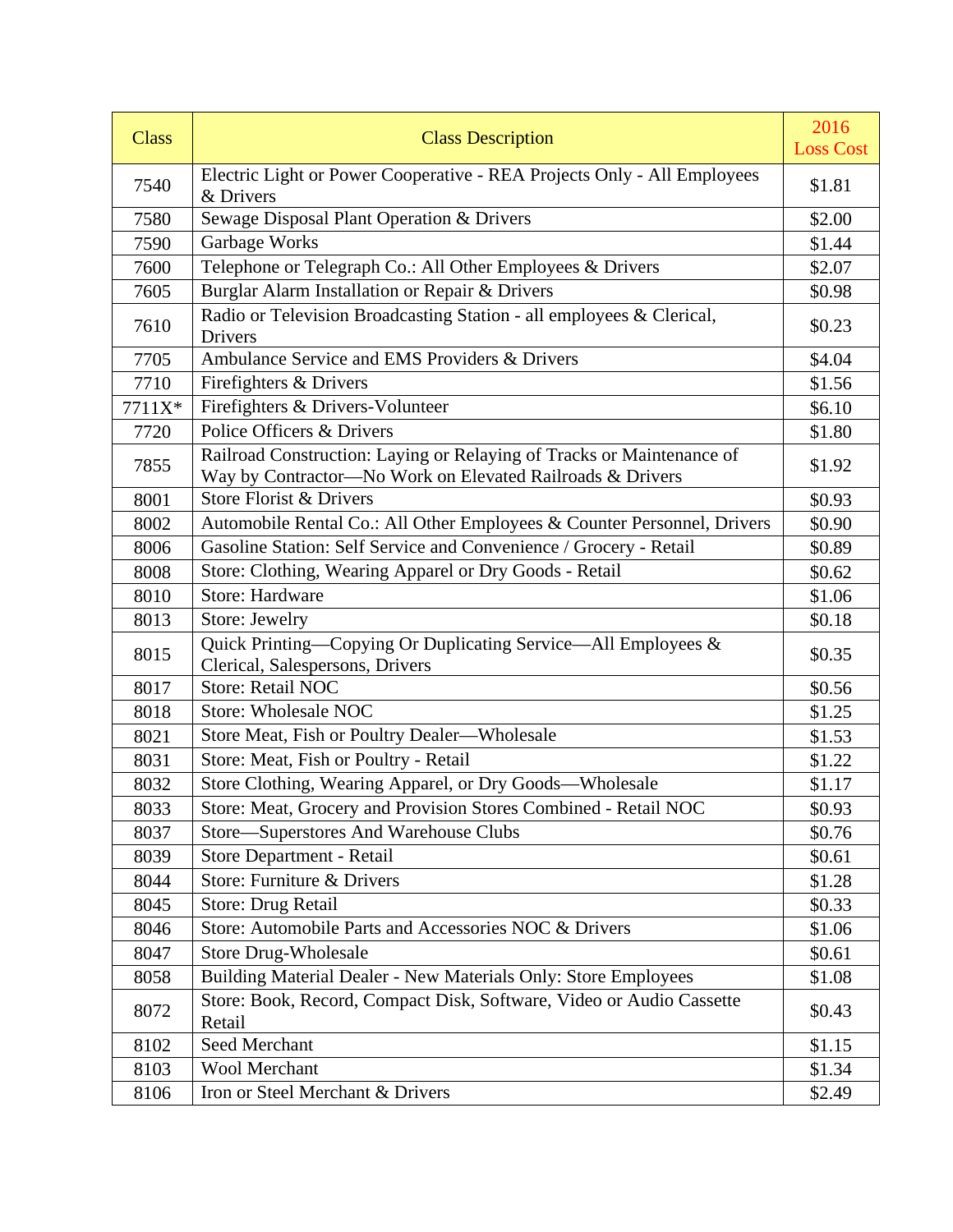| <b>Class</b> | <b>Class Description</b>                                                                                                        | 2016<br><b>Loss Cost</b> |
|--------------|---------------------------------------------------------------------------------------------------------------------------------|--------------------------|
| 8107         | Machinery Dealer NOC - Store or Yard - & Drivers                                                                                | \$1.34                   |
|              | Plumbers' Supplies Dealer & Drivers                                                                                             | \$1.14                   |
| 8111         | Farm Machinery Dealer - All Operations & Drivers                                                                                |                          |
| 8116         |                                                                                                                                 | \$1.26                   |
| 8203         | Ice Mfg. or Distribution & Drivers                                                                                              | \$3.01                   |
| 8204         | Building Material Yard & Local Managers, Drivers                                                                                | \$1.96                   |
| 8209         | Vegetable Packing & Drivers                                                                                                     | \$2.03                   |
| 8215         | Feed, Fertilizer, Hay or Grain Dealer & Local Managers, Drivers - No Mfg.                                                       | \$1.66                   |
| 8227         | <b>Construction or Erection Permanent Yard</b>                                                                                  | \$3.35                   |
| 8232         | Lumberyard New Materials Only: All Other Employees & Yard,<br>Warehouse, Drivers                                                | \$2.38                   |
| 8233         | Coal Merchant & Local Managers, Drivers                                                                                         | \$1.11                   |
| 8235         | Sash, Door or Assembled Millwork Dealers & Drivers                                                                              | \$1.75                   |
| 8263         | Junk Dealer & Drivers                                                                                                           | \$3.09                   |
| 8264         | Bottle Dealer - Used & Drivers                                                                                                  | \$3.89                   |
| 8265         | Iron or Steel Scrap Dealer & Drivers                                                                                            | \$3.75                   |
| 8279         | Stable or Breeding Farm & Drivers                                                                                               | \$3.79                   |
| 8288         | Livestock Dealer or Commission Merchant & Salespersons, Drivers                                                                 | \$3.07                   |
| 8291         | Storage Warehouse - Cold                                                                                                        | \$1.88                   |
| 8292         | Storage Warehouse - NOC                                                                                                         | \$1.44                   |
| 8293         | Storage Warehouse - Furniture & Drivers                                                                                         | \$4.15                   |
| 8304         | Grain Elevator Operation And Local Managers, Drivers                                                                            | \$2.62                   |
| 8350         | Gasoline or Oil Dealer & Drivers                                                                                                | \$3.03                   |
| 8380         | Automobile Service or Repair Center & Drivers                                                                                   | \$1.42                   |
| 8381         | Gasoline Station Self-Service Only-Retail                                                                                       | \$0.92                   |
| 8385         | <b>Bus Co Garage Employees</b>                                                                                                  | \$1.39                   |
| 8392         | Automobile Storage Garage, Parking Lot or Parking Station, Valet Service,<br><b>Cashiers or Counter Personnel &amp; Drivers</b> | \$1.01                   |
| 8393         | Automobile Body Repair                                                                                                          | \$0.83                   |
| 8500         | Metal Scrap Dealer & Drivers                                                                                                    | \$4.04                   |
| 8601         | Architect or Engineer - Consulting                                                                                              | \$0.31                   |
| 8602         | Surveyors, Timber Cruisers, Oil or Gas Geologists or Scouts & Drivers                                                           | \$0.47                   |
| 8603         | Architectural or Engineering Firm-Clerical                                                                                      | \$0.08                   |
| 8606         | Geophysical Exploration - Seismic - All Employees & Drivers                                                                     | \$1.52                   |
| 8709F        | Stevedoring: Talliers And Checking Clerks Engaged In Connection With<br><b>Stevedore Work</b>                                   | \$3.70                   |
| 8719         | Stevedoring: Talliers and Checking Clerks Engaged in Connection with<br>Stevedore Work - Coverage Under State Act Only          | \$1.22                   |
| 8720         | Inspection of Risks for Insurance or Valuation Purposes NOC                                                                     | \$0.59                   |
| 8721         | Real Estate Appraisal Company - Outside Employees                                                                               | \$0.15                   |
| 8723         | Insurance Companies--Including Clerical and Salespersons                                                                        | \$0.12                   |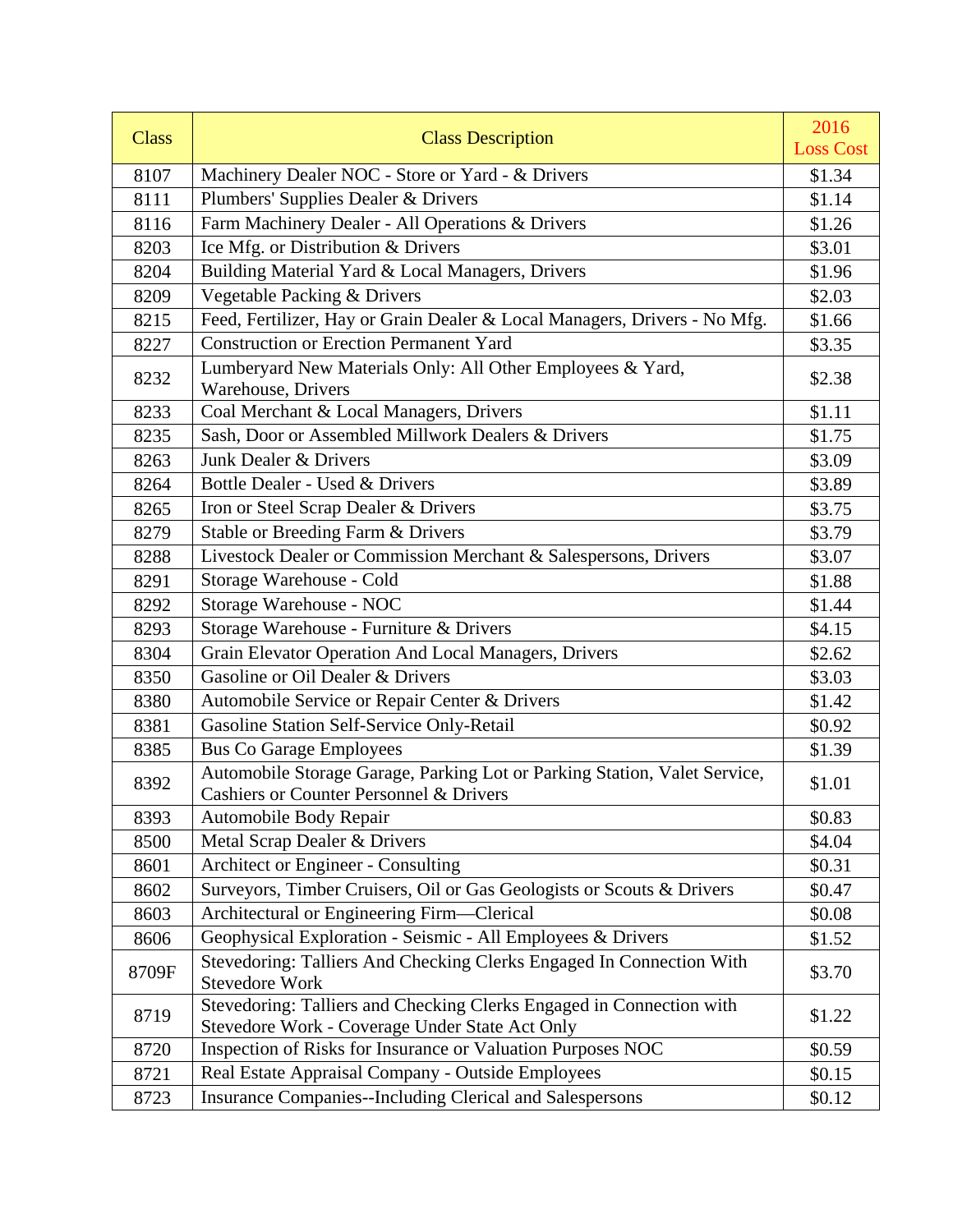| <b>Class</b> | <b>Class Description</b>                                                                                                                                           | 2016<br><b>Loss Cost</b> |
|--------------|--------------------------------------------------------------------------------------------------------------------------------------------------------------------|--------------------------|
| 8725         | Inventory Counters-Traveling-Including Salespersons & Clerical                                                                                                     | \$1.06                   |
| 8726F        | Steamship Line Or Agency-Port Employees: Superintendents, Captains,<br>Engineers, Stewards Or Their Assistants, Pay Clerks                                         | \$2.27                   |
| 8734M        | Salespersons, Collectors Or Messengers-Outside-Program II                                                                                                          | \$0.28                   |
| 8737M        | Salespersons, Collectors Or Messengers-Outside-Program I                                                                                                           | \$0.26                   |
| 8738M        | Salespersons, Collectors Or Messengers-Outside-Program II                                                                                                          | \$0.45                   |
| 8742         | Salespersons or Collectors-Outside                                                                                                                                 | \$0.21                   |
| 8745         | News Agent or Distributor of Magazines or Other Periodicals - Not Retail<br>Dealer - & Salespersons, Drivers                                                       | \$2.99                   |
| 8748         | <b>Automobile Salespersons</b>                                                                                                                                     | \$0.26                   |
| 8755         | Labor Union - All Employees                                                                                                                                        | \$0.18                   |
| 8799         | Mailing or Addressing Company or Letter Service Shop-Clerical Staff                                                                                                | \$0.30                   |
| 8800         | Mailing or Addressing Company or Letter Service Shop                                                                                                               | \$0.74                   |
| 8803         | Auditors, Accountant or Factory Cost or Office Systematizer - Traveling                                                                                            | \$0.05                   |
| 8805M        | Clerical Office Employees-NOC-Program II                                                                                                                           | \$0.16                   |
| 8810         | <b>Clerical Office Employees NOC</b>                                                                                                                               | \$0.12                   |
| 8814M        | Clerical Office Employees-NOC-Program I                                                                                                                            | \$0.15                   |
| 8815M        | Clerical Office Employees-NOC-Program II                                                                                                                           | \$0.26                   |
| 8820         | Attorney - All Employees & Clerical, Messengers, Drivers                                                                                                           | \$0.09                   |
| 8824         | <b>Retirement Living Centers Health Care Employees</b>                                                                                                             | \$1.69                   |
| 8825         | <b>Retirement Living Centers Food Service Employees</b>                                                                                                            | \$1.17                   |
| 8826         | Retirement Living Centers: All Other Employees, Salespersons & Drivers                                                                                             | \$1.09                   |
| 8829         | <b>Convalescent or Nursing Home - All Employees</b>                                                                                                                | \$1.64                   |
| 8831         | Hospital - Veterinary & Drivers                                                                                                                                    | \$0.63                   |
| 8832         | Physician & Clerical                                                                                                                                               | \$0.14                   |
| 8833         | Hospital - Professional Employees                                                                                                                                  | \$0.51                   |
| 8835         | Home, Public, and Traveling Healthcare—All Employees                                                                                                               | \$1.20                   |
| 8842         | Mental Health Group Care Homes-All Employees And Drivers                                                                                                           | \$1.40                   |
| 8855         | Banks and Trust Companies--All Employees, Salespersons, Drivers &<br>Clerical                                                                                      | \$0.10                   |
| 8856         | Check Cashing Establishments--All Employees, Salespersons, Drivers &<br>Clerical                                                                                   | \$0.15                   |
| 8864         | Social Services Organization-All Employees, Salespersons and Drivers                                                                                               | \$1.32                   |
| 8868         | College: Professional Employees & Clerical                                                                                                                         | \$0.16                   |
| 8869         | Child Day Care Center - Professional Employees and Clerical, Salespersons                                                                                          | \$0.55                   |
| 8871         | <b>Clerical Telecommuter Employees</b>                                                                                                                             | \$0.06                   |
| 8901         | Telephone or Telegraph Co Office or Exchange Employees & Clerical                                                                                                  | \$0.11                   |
| 9012         | Buildings - Operation by Owner, Lessee or Real Estate Management Firm:<br>Professional Employees, Property Managers and Leasing Agents & Clerical,<br>Salespersons | \$0.58                   |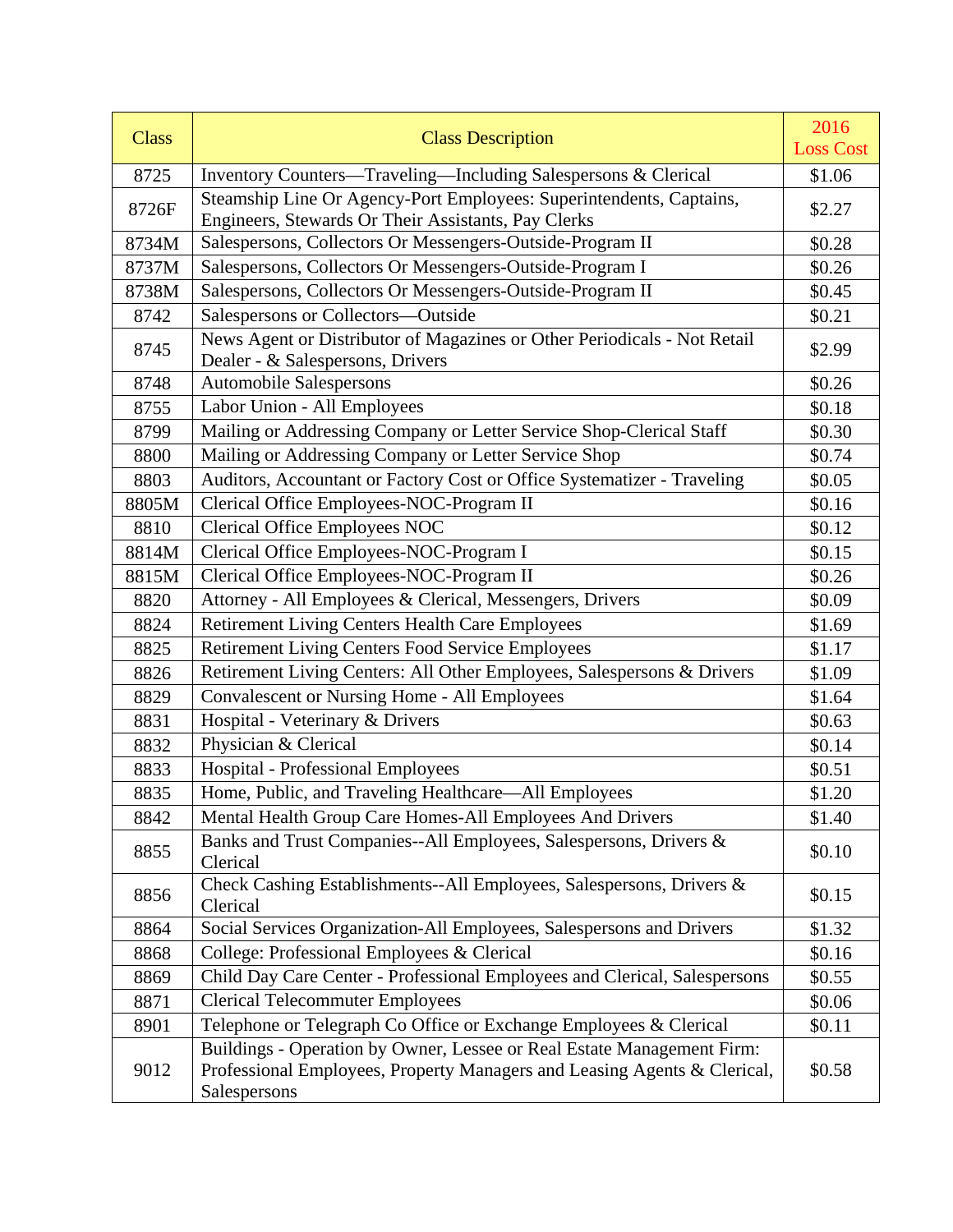| <b>Class</b> | <b>Class Description</b>                                                                        | 2016<br><b>Loss Cost</b> |
|--------------|-------------------------------------------------------------------------------------------------|--------------------------|
| 9014         | Building Operation by Contractors & Drivers                                                     | \$1.43                   |
| 9015         | Buildings - Operation by Owner or Lessee or Real Estate Management<br>Firm: All Other Employees | \$1.79                   |
| 9016         | Amusement Park or Exhibition Operation & Drivers                                                | \$1.20                   |
| 9019         | Bridge or Vehicular Tunnel Operation & Drivers                                                  | \$0.97                   |
| 9033         | Housing Authority & Clerical, Salespersons, Drivers                                             | \$1.50                   |
| 9040         | Hospital: All Other Employees                                                                   | \$2.30                   |
| 9044         | Casino Gambling - Hotel all Employees & Clerical, Salespersons, Drivers                         | \$0.69                   |
| 9052         | Hotel: All Other Employees & Salespersons, Drivers                                              | \$1.06                   |
| 9058         | <b>Hotel Restaurant Employees</b>                                                               | \$1.23                   |
| 9060         | Club - Country, Golf, Fishing or Yacht - & Clerical                                             | \$0.75                   |
| 9061         | Club NOC & Clerical                                                                             | \$0.56                   |
| 9062         | Casino Gambling: All Employees & Clerical, Salespersons, Drivers                                | \$0.59                   |
| 9063         | YMCA, YWCA, YMHA or YWHA, Institution - All Employees & Clerical                                | \$0.53                   |
| 9077F        | United States Armed Service Risk-All Employees & Drivers                                        | \$2.03                   |
| 9082         | <b>Restaurant NOC</b>                                                                           | \$0.52                   |
| 9083         | <b>Restaurant: Fast Food</b>                                                                    | \$0.56                   |
| 9084         | Bar, Discotheque, Lounge, Nightclub or Tavern                                                   | \$0.65                   |
| 9088a        | Rocket Or Missile Testing Or Launching & Drivers                                                | a                        |
| 9089         | <b>Billiard Hall</b>                                                                            | \$0.52                   |
| 9093         | <b>Bowling Lane</b>                                                                             | \$0.66                   |
| 9101         | College: All Other employees                                                                    | \$2.29                   |
| 9102         | Park, NOC - All Employees & Drivers                                                             | \$1.99                   |
| 9154         | Theater NOC: All Other Employees                                                                | \$0.71                   |
| 9156         | Theater NOC: Players, Entertainers or Musicians                                                 | \$1.02                   |
| 9170         | Buildings-Operation by Contractors-Includes window cleaning above one<br>story                  | \$3.25                   |
| 9178         | Athletic Sports or Park: Non-contact Sports                                                     | \$2.35                   |
| 9179         | <b>Athletic Sports or Park: Contact Sports</b>                                                  | \$5.58                   |
| 9180         | Amusement Device Operation NOC - Not Traveling - & Drivers                                      | \$2.93                   |
| 9182         | Athletic Sports or Park: Operations & Drivers                                                   | \$1.16                   |
| 9186         | Carnival, Circus or Amusement Device Operator - Traveling - All<br>Employees & Drivers          | \$9.32                   |
| 9220         | <b>Cemetery Operation &amp; Drivers</b>                                                         | \$2.10                   |
| 9402         | <b>Street Cleaning &amp; Drivers</b>                                                            | \$3.13                   |
| 9403         | Garbage, Ashes or Refuse Collection & Drivers                                                   | \$4.99                   |
| 9410         | Municipal, Township, County or State Employee NOC                                               | \$1.93                   |
| 9448X        | Rehabilitation Services-Participants-Unpaid Work Based Training Program                         | \$2.32                   |
| 9449X        | Board of Education-Students-Unpaid Work Based Training Program                                  | \$0.54                   |
| 9501         | Painting: Shop Only & Drivers                                                                   | \$1.30                   |